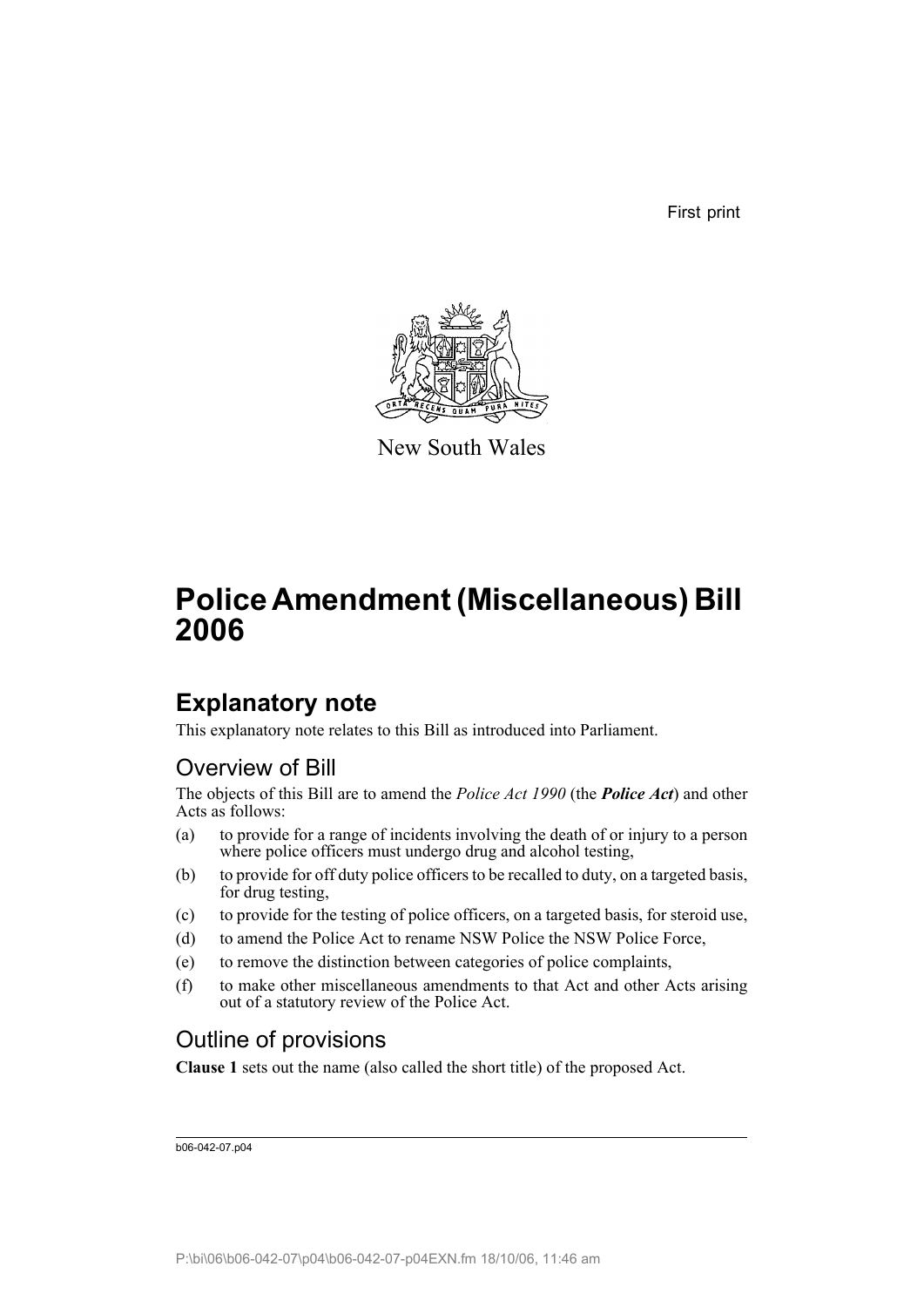Explanatory note

**Clause 2** provides for the commencement of the proposed Act on a day or days to be appointed by proclamation.

**Clause 3** is a formal provision that gives effect to the amendments to the Police Act specified in Schedules 1 and 2.

**Clause 4** is a formal provision that gives effect to the amendments to the Acts specified in Schedule 3.

**Clause 5** provides for the repeal of the proposed Act after all the amendments made by the proposed Act have commenced. Once the amendments have commenced the proposed Act will be spent. Section 30 of the *Interpretation Act 1987* provides that the repeal of an amending Act does not affect the amendments made by that Act.

## **Schedule 1 Amendments to Police Act 1990 relating to testing for alcohol, drugs and steroids**

**Schedule 1 [2] and [6]** amend section 211A of the Police Act to extend the circumstances in which drug and alcohol testing of police officers after incidents involving the death of or serious injury to a person may be required and to make it mandatory for the officers concerned to undergo both drug and alcohol testing. Currently, testing may occur when there is a police motor vehicle pursuit, the discharge of a firearm by a police officer or a death in police custody. The amendments now require mandatory drug and alcohol testing in those circumstances and where the death or injury occurs as a result of the application of physical force by a police officer, as a result of detention by a police officer or after an incident involving a police aircraft, motor vehicle or vessel. **Schedule 1 [3]** makes a consequential amendment.

**Schedule 1 [4]** amends section 211A of the Police Act to enable a police officer of or above the rank of superintendent to direct an off duty police officer to accompany another officer to police premises to provide a urine or hair sample (or both) for drug testing purposes. Such testing is to be conducted on a targeted basis, as determined by the Commissioner of Police.

**Schedule 1 [5]** extends the regulation-making power in section 211A of the Police Act to enable regulations under that Act to be made in relation to the issue of a reasonable excuse offered by a police officer for failing to return to duty for the purpose of submitting to testing for the presence of prohibited drugs.

**Schedule 1 [7]** inserts proposed section 211AA into the Police Act. The proposed section enables a person authorised to conduct tests to require a police officer who is on duty to provide a sample of urine for the purposes of testing for steroids. The proposed section also enables regulations to be made in relation to authorisation of testers and equipment, testing procedures, the handling and analysis of samples, offences, production of relevant medical prescriptions and other matters. **Schedule 1 [1]** makes a consequential amendment to section 211A of the Police Act to ensure consistency with section 211AA.

Explanatory note page 2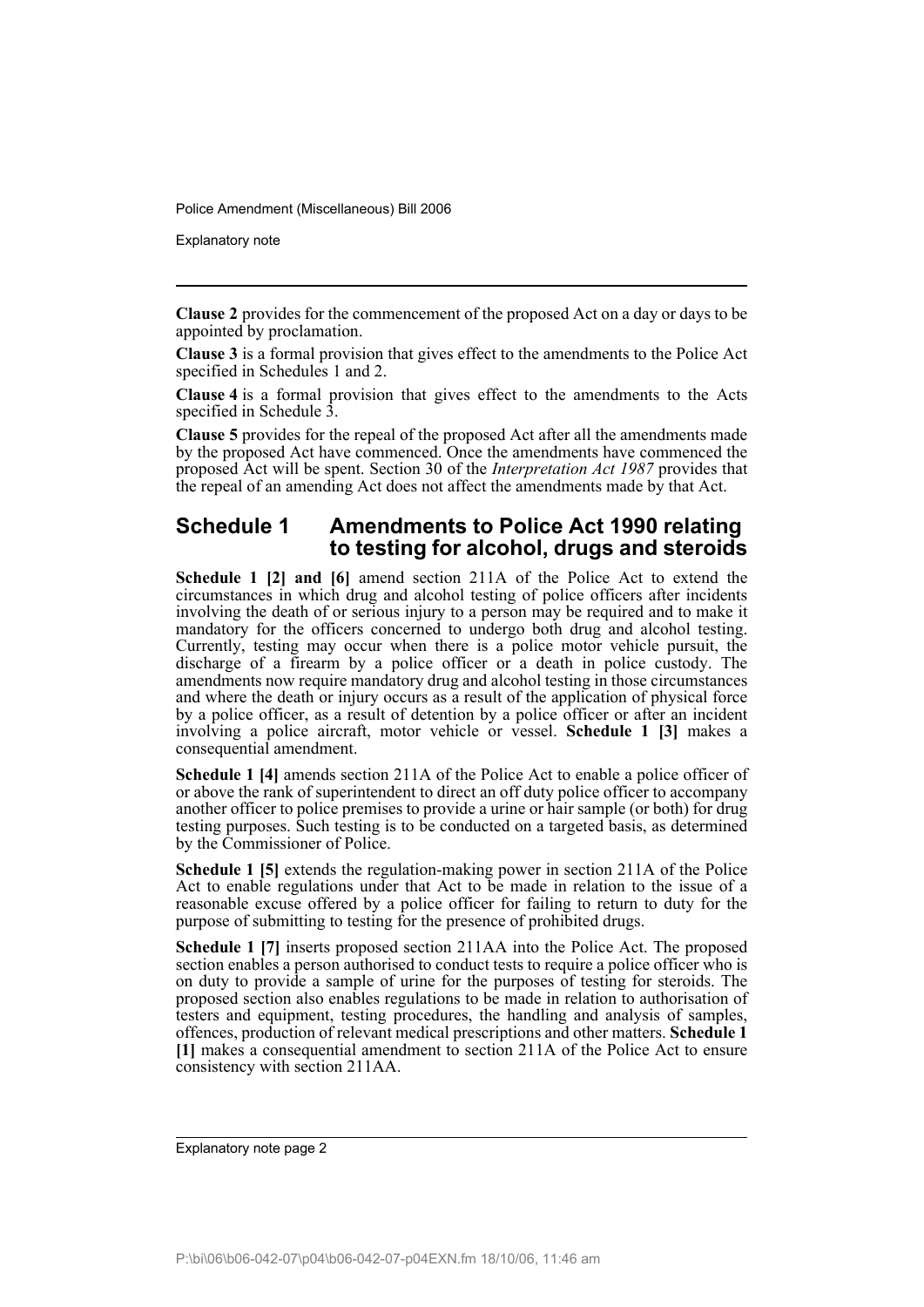Explanatory note

**Schedule 1 [8] and [9]** amend section 211B of the Police Act to enable a code of behaviour to be established by the regulations under that Act relating to the use of steroids by police officers. Such a code may deal with the consequences of a positive test for steroids, follow-up testing and other matters.

## **Schedule 2 Miscellaneous amendments to Police Act 1990**

#### **Change of name to NSW Police Force**

Currently, NSW Police consists of police officers and the administrative officers who provide support and other services to NSW Police. The proposed Act changes the name of NSW Police to the NSW Police Force and, consequentially, changes the name of the executive service of that body from NSW Police Senior Executive Service to the NSW Police Force Senior Executive Service.

**Schedule 2 [1]** changes references in the Police Act to NSW Police to reflect that change of name.

**Schedule 2 [2]** changes references in the Police Act to the executive service to reflect the change of name of that service.

**Schedule 2 [3]** amends the long title of the Police Act to reflect the change of name to the NSW Police Force.

**Schedule 2 [5]** amends section 3 of the Police Act to insert definitions of *NSW Police Force* and *NSW Police Force Senior Executive Service*.

**Schedule 2 [7]–[9], [12], [17], [18], [32], [33] and [35]** amend various provisions of the Police Act to reflect the changes of name.

#### **Consistency with Public Sector Employment and Management Act 2002**

The statutory review of the Police Act recommended that certain provisions of that Act be amended to align them with similar provisions in the *Public Sector Employment and Management Act 2002*, including provisions about the appointment of staff. The amendments set out below generally make changes so as to reflect provisions of that Act.

**Schedule 2 [14]** substitutes Division 2 of Part 5 of the Police Act to provide that police executive service positions are to be as determined for the time being by the Minister, rather than being listed in Schedule 2 to the Act. The requirement for such positions to be recommended by the Commissioner is retained. **Schedule 2 [4], [13] and [16]** make consequential amendments.

**Schedule 2 [15]** amends section 39 of the Police Act to insert criteria for determining merit for appointment to a vacant executive position, including a person's relevant abilities, qualifications, experience, standard of work performance and personal qualities.

**Schedule 2 [47]** omits Schedule 2 to the Police Act, which contains the list of executive positions (it is now to be determined by the Minister).

Explanatory note page 3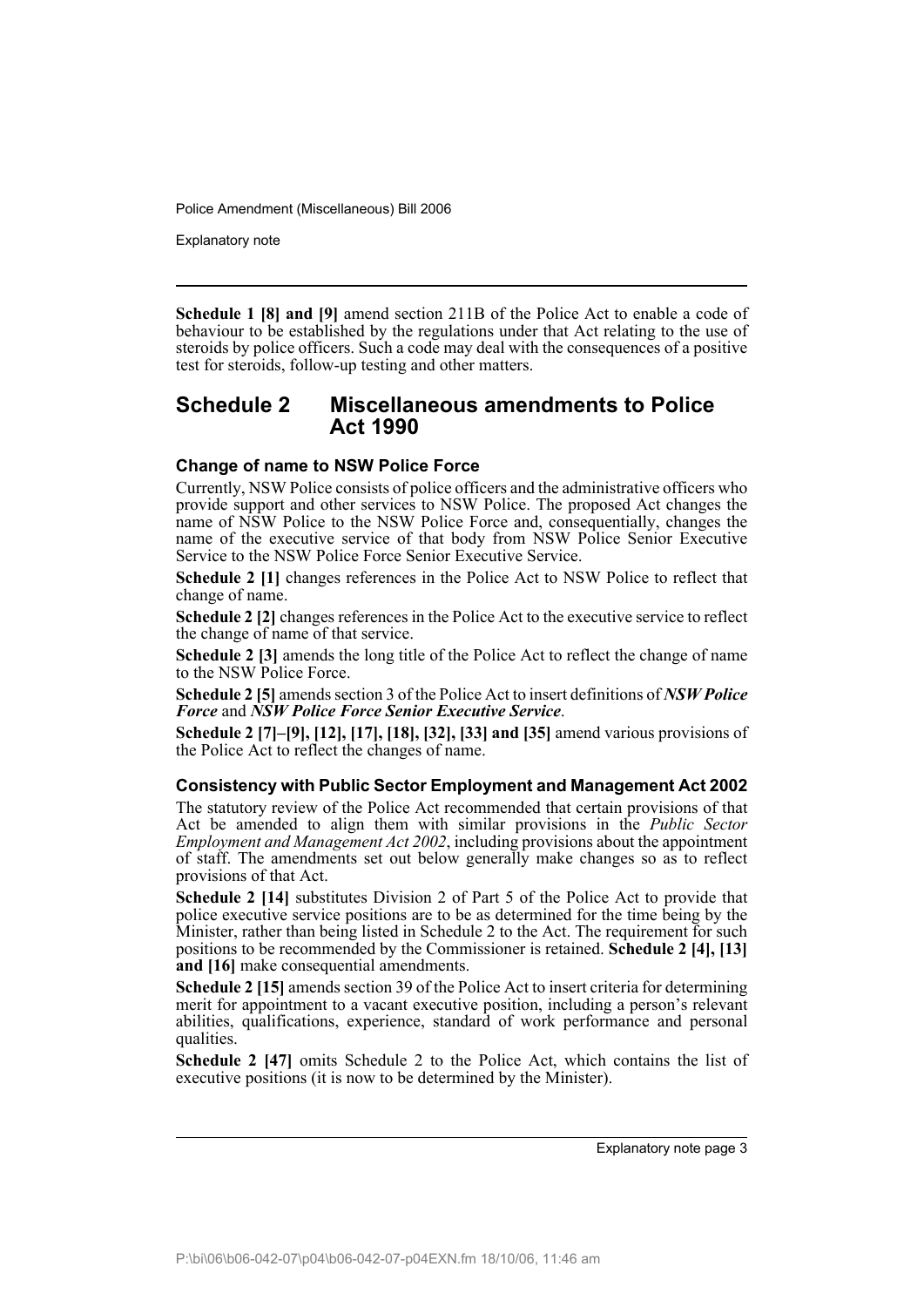Explanatory note

#### **Complaints against police**

The Schedule abolishes the current distinction between Category 1 complaints about police officers (which are investigated by the Police Integrity Commission) and Category 2 complaints about police officers (which are investigated by the Ombudsman or the Commissioner).

**Schedule 2 [21]** amends section 121 of the Police Act to omit the definitions of *Category 1 complaint* and *Category 2 complaint*. **Schedule 2 [22], [23], [27], [28] and [30]** make consequential amendments.

**Schedule 2 [24]** amends section 129 of the Police Act to enable the PIC to direct that information about any complaint not be entered into the complaints information system (this power was formerly limited to Category 1 complaints).

**Schedule 2 [25]** amends section 130 of the Police Act to remove the requirement for the Commissioner to refer complaints received by the Commissioner to the PIC, as information about these complaints will be available on the complaints information system. However, notifiable complaints must still be notified to the Ombudsman.

**Schedule 2 [26]** substitutes sections 131 and 132 of the Police Act, as a result of the abolition of categories of complaints. Proposed section 131 also empowers the PIC not to refer a complaint received by it to the Commissioner on the ground that it is not in the public interest to do so, though such a complaint may be referred to the Ombudsman. Proposed section 132 also re-enacts the power of the Ombudsman to refer a summary of a complaint received by the Ombudsman or appropriate details on the ground that there are reasonable grounds for doing so.

#### **Other amendments**

**Schedule 2 [10]** amends section 6 of the Police Act in relation to the mission of the NSW Police Force.

**Schedule 2 [11]** omits Part 3, which relates to the disbanded Protective Security Group. **Schedule 3.25 [6]** makes a consequential amendment to the *Police Integrity Commission Act 1996*.

**Schedule 2 [19]** repeals a redundant provision.

**Schedule 2 [20]** inserts proposed section 98 into the Police Act. The proposed section enables the Governor to issue a document recognising the appointment of an officer as a commissioned police officer, but makes it clear that any such recognition does not affect the person's appointment or any other provision of the Police Act relating to employment.

**Schedule 2 [31]** amends section 172 of the Police Act to update a reference to a repealed provision.

**Schedule 2 [34]** amends section 200 of the Police Act, which relates to bribery and corruption offences, to remove the 2-year limitation on taking proceedings for an indictable offence under that section.

**Schedule 2 [36]** amends section 203 of the Police Act to update a reference to a repealed Act.

Explanatory note page 4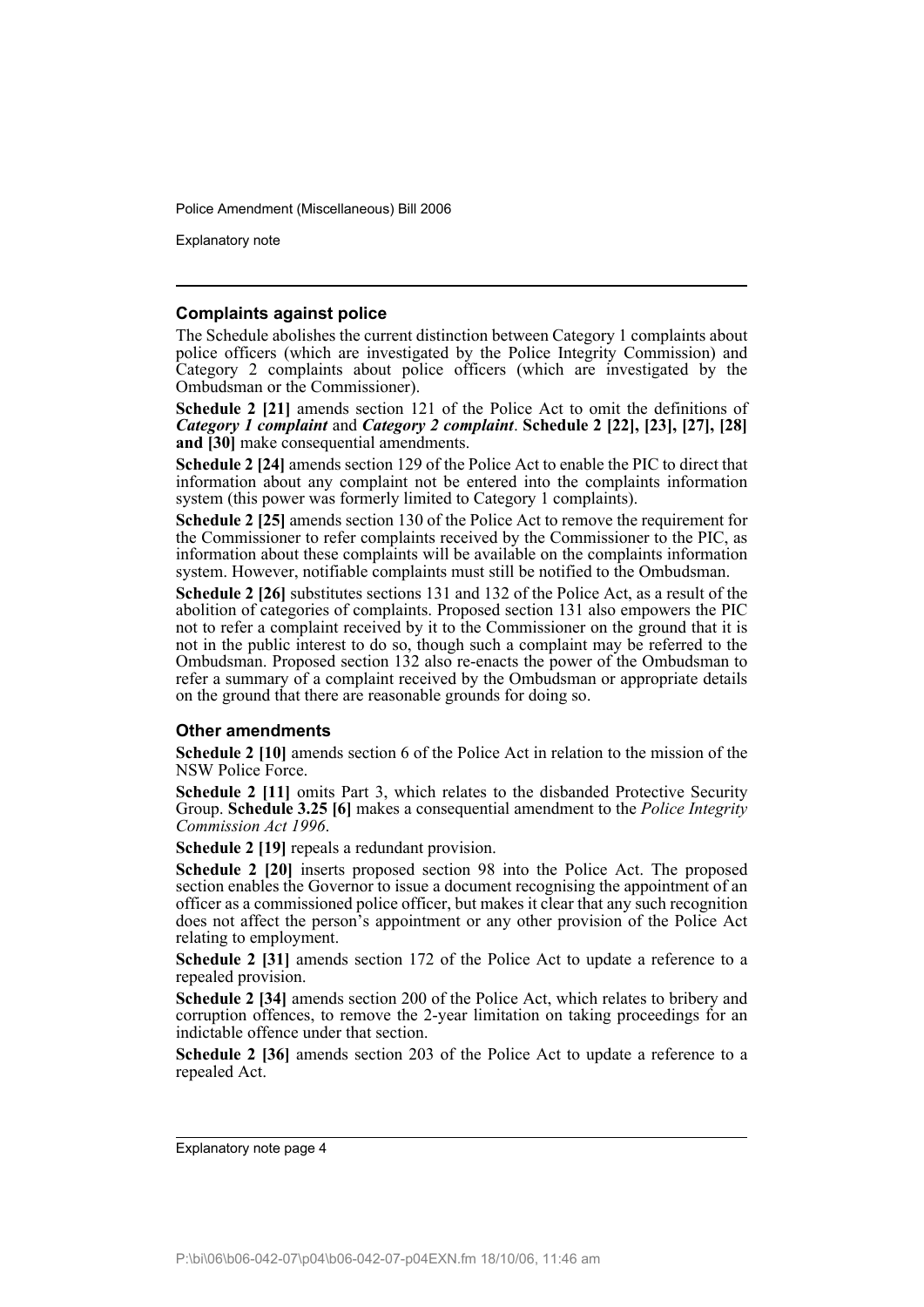Explanatory note

**Schedule 2 [37]** amends section 203 of the Police Act, which contains offences relating to the wearing of police uniforms by persons who are not police officers, to increase the maximum period of imprisonment that may be imposed for such an offence from 6 months to 2 years.

**Schedule 2 [38]** omits section 204 of the Police Act, which contains the offence of impersonating a police officer, as a consequence of the insertion by the proposed Act of new impersonation offences into the *Crimes Act 1900*.

**Schedule 2 [39]** amends section 204A of the Police Act to update a reference to a repealed Act.

**Schedule 2 [40]** amends section 204B of the Police Act to update a reference to a repealed Act.

**Schedule 2 [41]** amends section 204B of the Police Act to update a reference to the Director-General of the Department of Fair Trading.

**Schedule 2 [42] and [43]** amend section 204B of the Police Act to update other references to that Director-General.

**Schedule 2 [45]** amends section 219 of the Police Act to enable regulations to be made about matters relating to the management or control of students of policing. **Schedule 2 [6] and [44]** make consequential amendments.

**Schedule 2 [46]** inserts proposed section 222 into the Police Act. The proposed section requires the Minister to review the Police Act as soon as possible after the period of  $\overline{5}$  years from the date of assent to the proposed Act.

**Schedule 2 [48]** enables savings and transitional regulations to be made as a consequence of the enactment of the proposed Act.

**Schedule 2 [49]** inserts savings and transitional provisions into Schedule 4 to the Police Act.

## **Schedule 3 Amendment of other Acts**

**Schedule 3.1–3.6, 3.8 and 3.10–3.24** amend the following Acts as a consequence of the change of name to the NSW Police Force:

- (a) the *Australian Crime Commission (New South Wales) Act 2003*,
- (b) the *Bail Act 1978*,
- (c) the *Child Protection (Offenders Prohibition Orders) Act 2004*,
- (d) the *Child Protection (Offenders Registration) Act 2000*,
- (e) the *Commission for Children and Young People Act 1998*,
- (f) the *Conveyancers Licensing Act 2003*,
- (g) the *Criminal Assets Recovery Act 1990*,
- (h) the *Drug Misuse and Trafficking Act 1985*,
- (i) the *Fair Trading Act 1987*,
- (j) the *Firearms Act 1996*,

Explanatory note page 5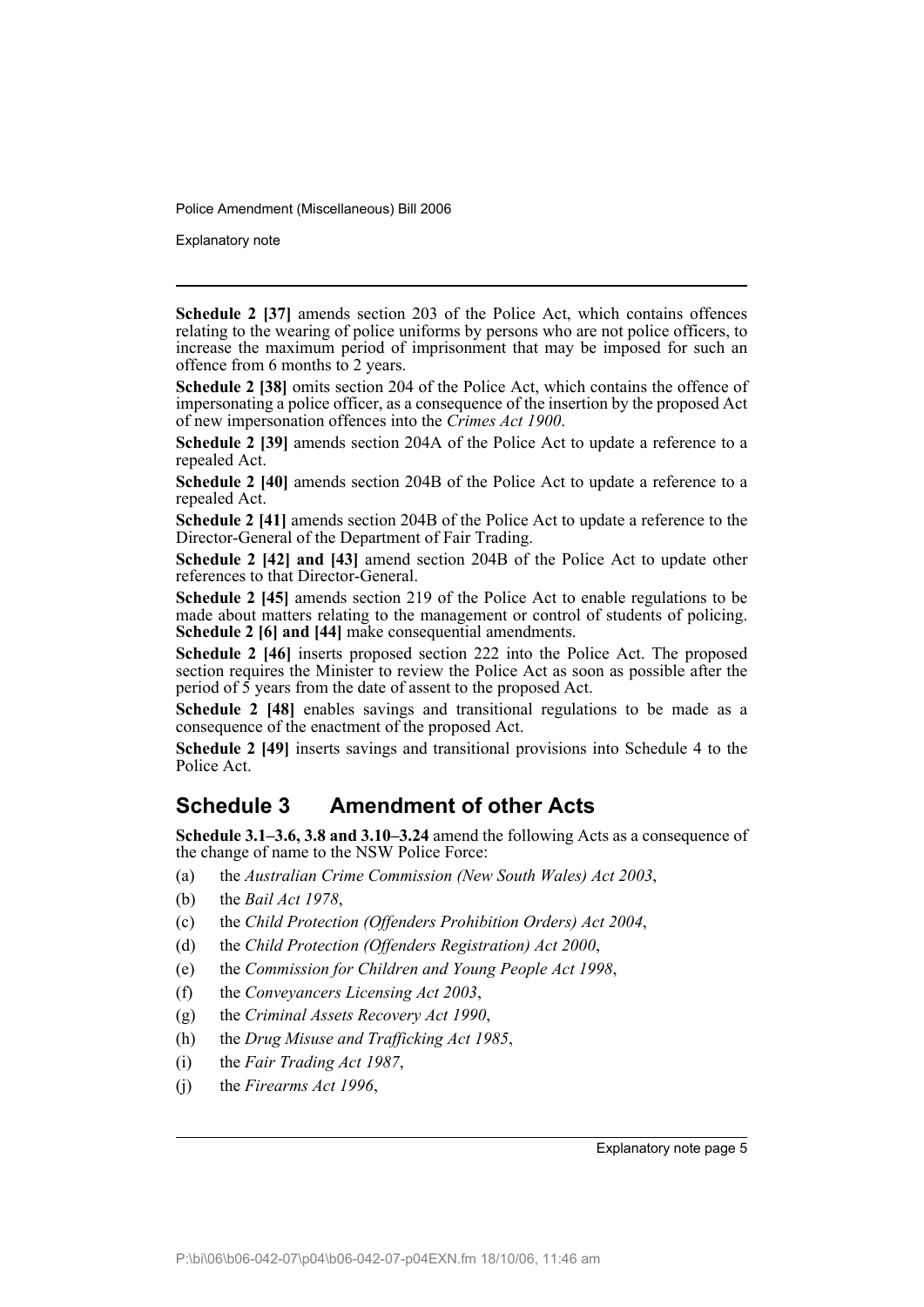Explanatory note

- (k) the *First State Superannuation Act 1992*,
- (l) the *Freedom of Information Act 1989*,
- (m) the *Health Records and Information Privacy Act 2002*,
- (n) the *Health Services Act 1997*,
- (o) the *Industrial Relations Act 1996*,
- (p) the *Interpretation Act 1987*,
- (q) the *Law Enforcement and National Security (Assumed Identities) Act 1998*,
- (r) the *Law Enforcement (Controlled Operations) Act 1997*,
- (s) the *Law Enforcement (Powers and Responsibilities) Act 2002*,
- (t) the *Pawnbrokers and Second-hand Dealers Act 1996*,
- (u) the *Photo Card Act 2005*,
- (v) the *Police Association Employees (Superannuation) Act 1969*,
- (w) the *Police Regulation (Superannuation) Act 1906*,
- (x) the *Prevention of Cruelty to Animals Act 1979*,
- (y) the *Privacy and Personal Information Protection Act 1998*,
- (z) the *Public Finance and Audit Act 1983*,
- (aa) the *Public Sector Employment and Management Act 2002*,
- (ab) the *Road Transport (General) Act 2005*,
- (ac) the *Security Industry Act 1997*,
- (ad) the *State Emergency and Rescue Management Act 1989*,
- (ae) the *State Emergency Service Act 1989*,
- (af) the *Terrorism (Police Powers) Act 2002*,
- (ag) the *Valuers Act 2003*,
- (ah) the *Workplace Surveillance Act 2005*.

**Schedule 3.7** amends the *Crimes Act 1900* to update references to police officers (**Schedule 3.7 [1], [2] and [4]**) and to insert offences relating to impersonating police officers (proposed section 546D, inserted by **Schedule 3.7 [3]**). The proposed section re-enacts the impersonation offence currently contained in section 204 of the Police Act and inserts a new aggravated offence of a person impersonating a police officer, with the intention to deceive, and purporting to exercise a power, authority, function or duty as an officer (maximum penalty imprisonment for 7 years).

**Schedule 3.9** amends the *Criminal Procedure Act 1986* to enable the new indictable offence under proposed section 546D (2) of the *Crimes Act 1900* to be dealt with summarily.

Explanatory note page 6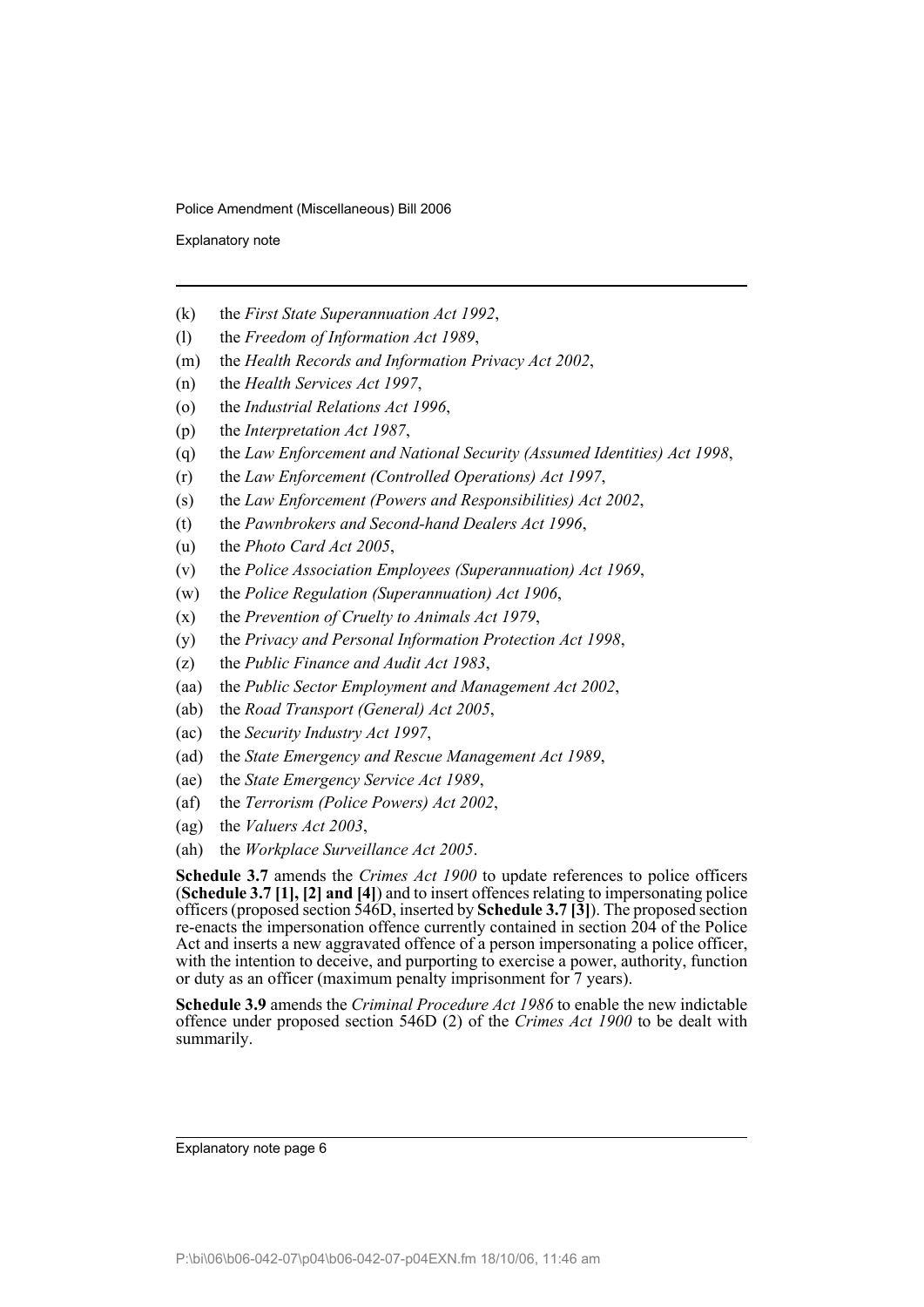Explanatory note

**Schedule 3.25** makes the following amendments to the *Police Integrity Commission Act 1996*:

- (a) amendments as a consequence of the change of name to the NSW Police Force and the NSW Police Force Senior Executive Service (**Schedule 3.25 [1] and [13]**),
- (b) amendments removing references to Category 1 and Category 2 police complaints (**Schedule 3.25 [4], [8]–[10] and [12]**) and providing for the Police Integrity Commission to take over the investigation of any complaint (previously this was limited to Category 1 complaints) (**Schedule 3.25 [11]**),
- (c) amendments removing references to serious police misconduct (which was based on Category 1 complaints) (**Schedule 3.25 [2]–[7] and [14]**),
- (d) an amendment enabling the making of regulations containing savings and transitional provisions consequential on the enactment of the proposed Act (**Schedule 3.25 [15]**),
- (e) an amendment inserting savings and transitional provisions consequent on the enactment of the proposed Act (**Schedule 3.25 [16]**).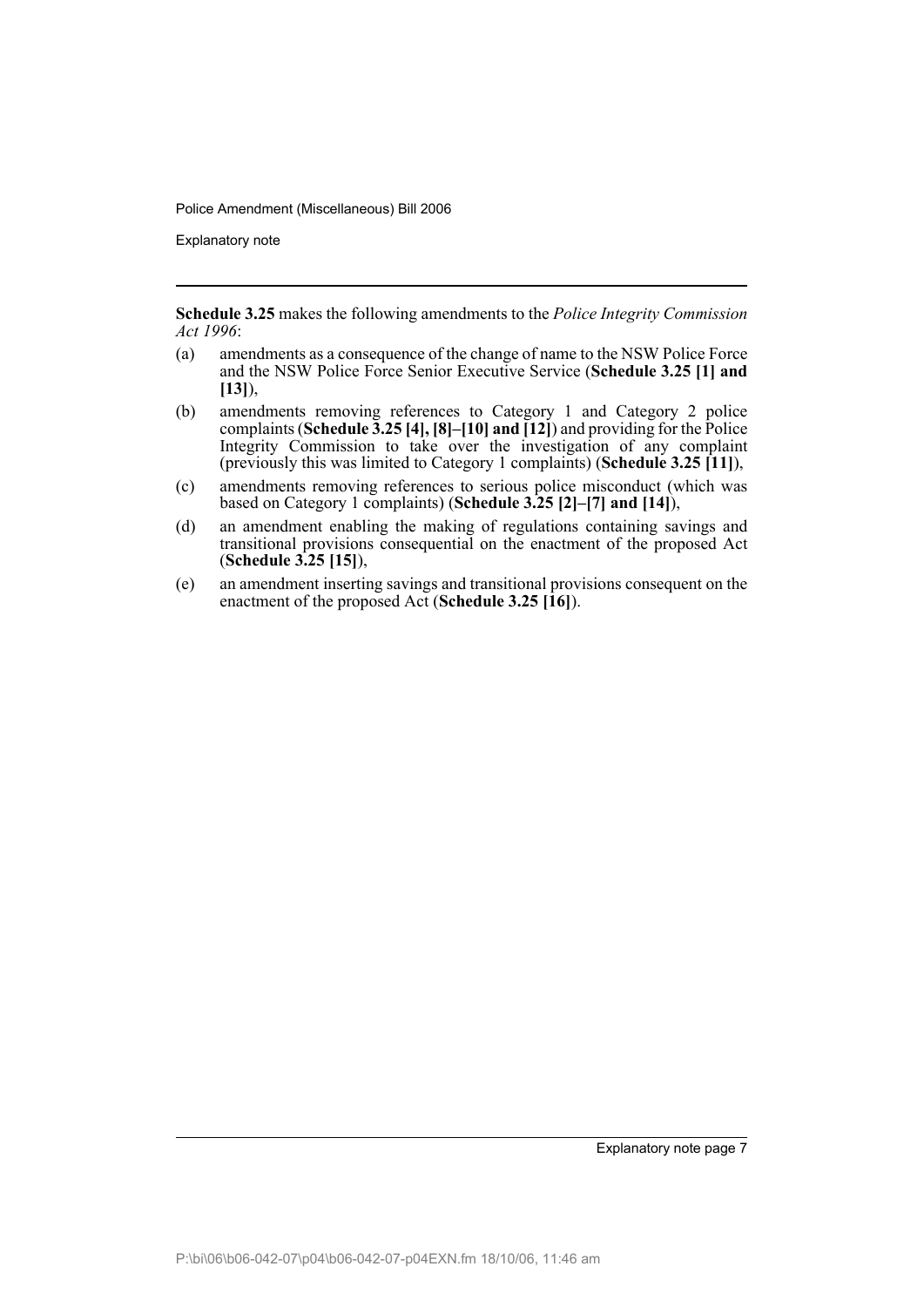Explanatory note

Explanatory note page 8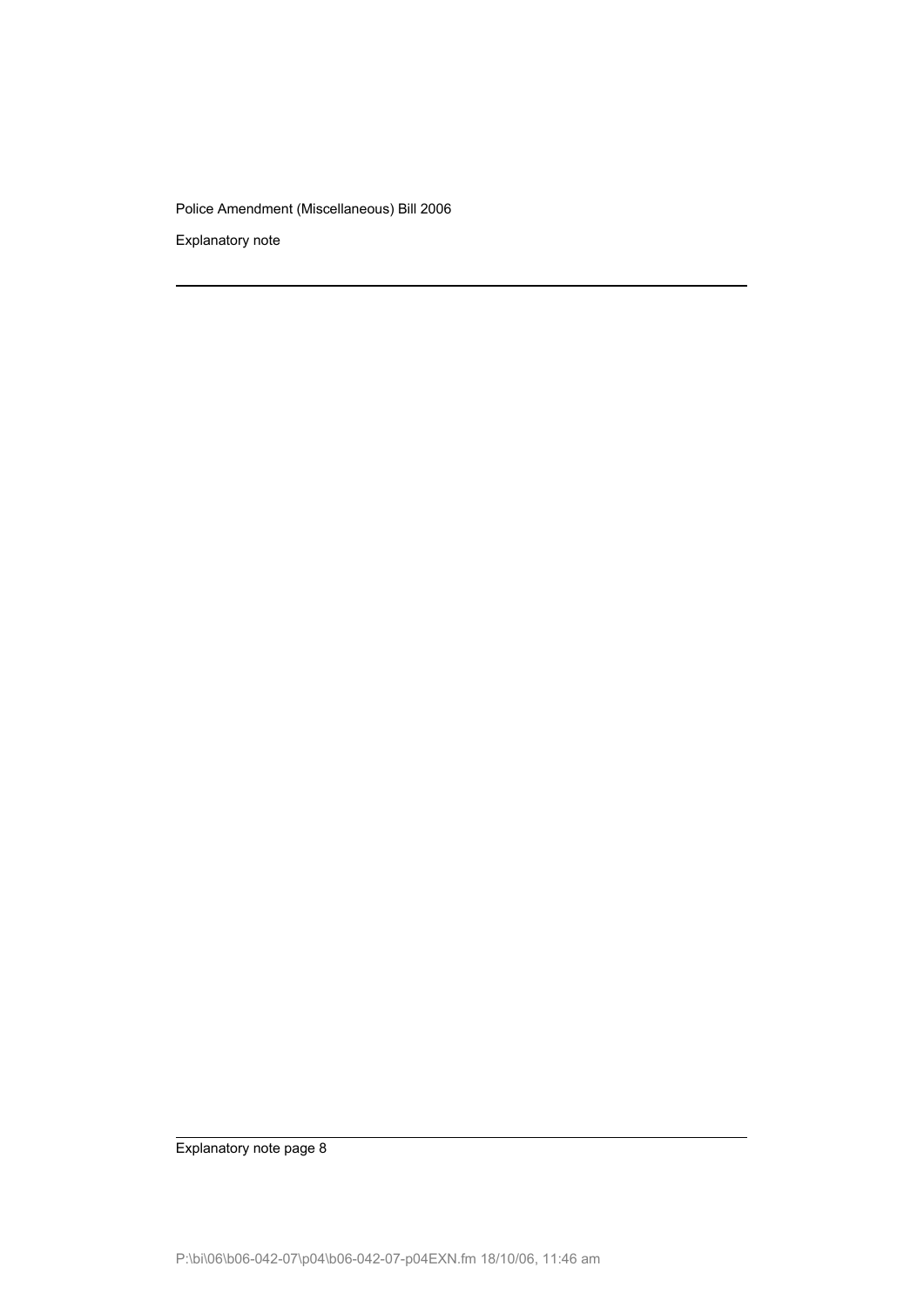First print



New South Wales

# **Police Amendment (Miscellaneous) Bill 2006**

# **Contents**

|                          |                                                                                      | Page    |
|--------------------------|--------------------------------------------------------------------------------------|---------|
|                          | Name of Act                                                                          |         |
|                          | Commencement                                                                         | 2       |
| 3                        | Amendment of Police Act 1990 No 47                                                   | 2       |
| 4                        | Amendment of other Acts                                                              | 2       |
| 5                        | Repeal of Act                                                                        | 2       |
| Schedule 1               | Amendments to Police Act 1990 relating to testing<br>for alcohol, drugs and steroids | 3       |
| Schedule 2<br>Schedule 3 | Miscellaneous amendments to Police Act 1990<br>Amendment of other Acts               | 6<br>16 |
|                          |                                                                                      |         |

b06-042-07.p04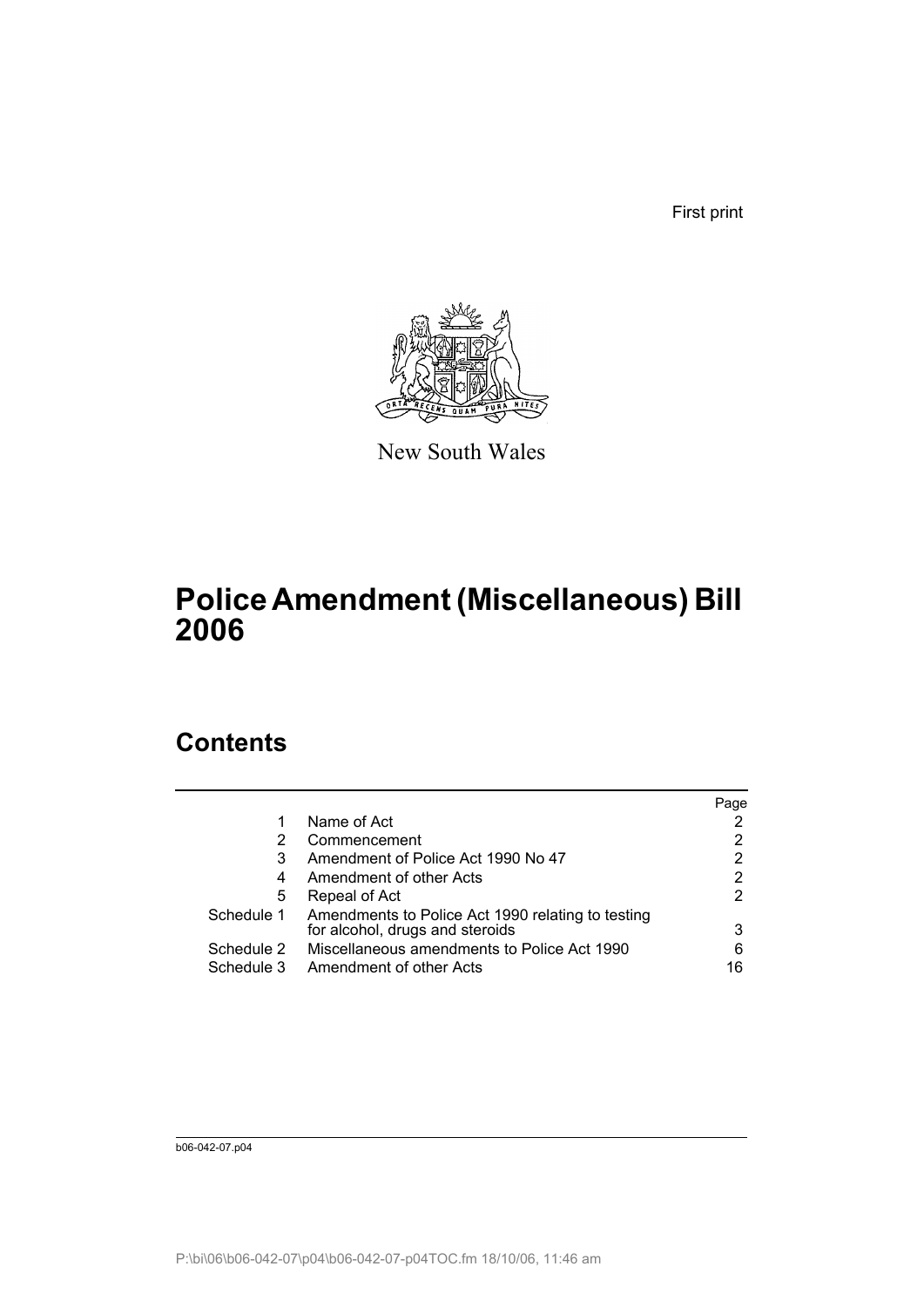Contents

Page

Contents page 2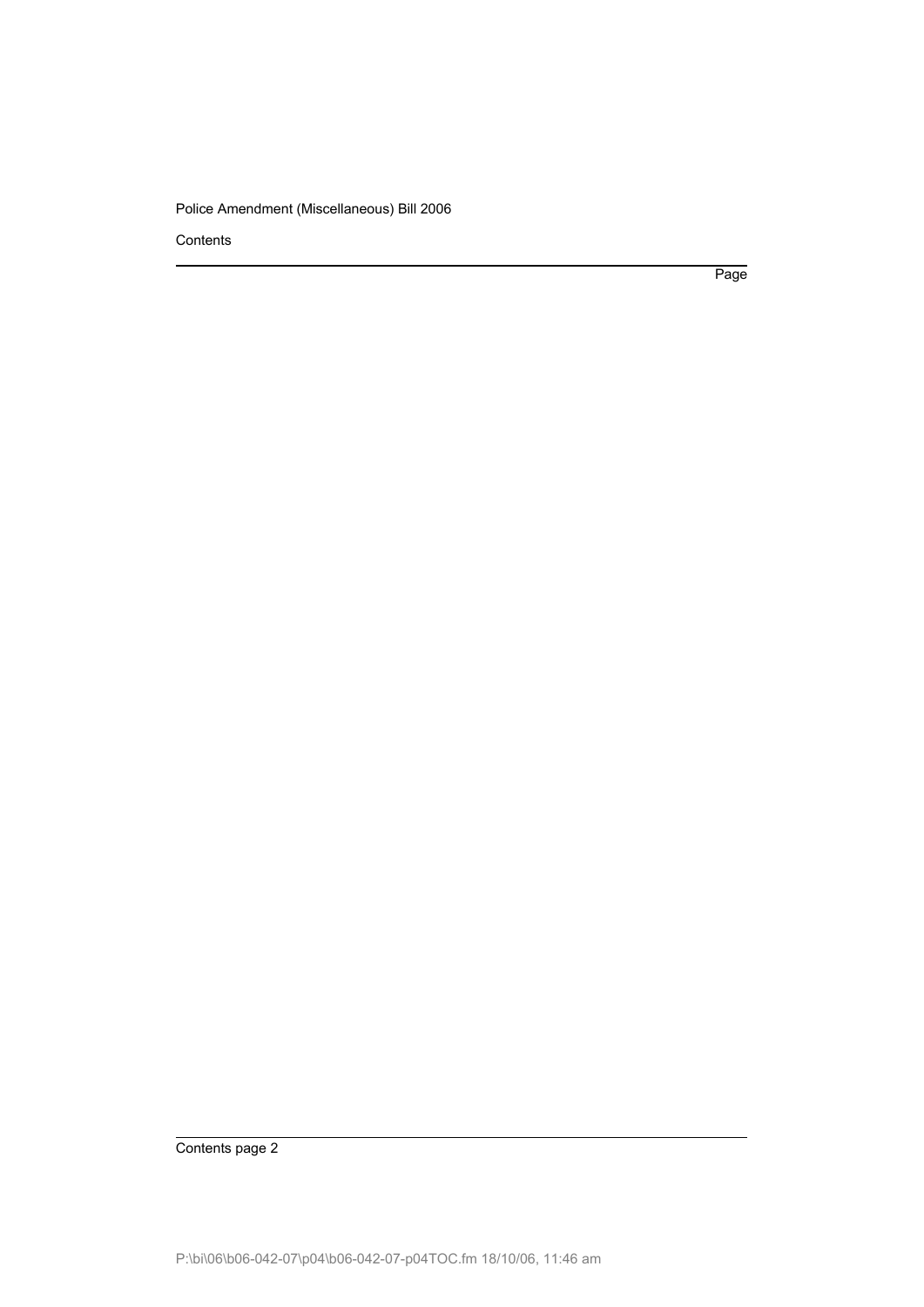

New South Wales

# **Police Amendment (Miscellaneous) Bill 2006**

No , 2006

## **A Bill for**

An Act to amend the *Police Act 1990* to make further provision for the testing of police officers for the presence of alcohol, prohibited drugs and steroids and with respect to police complaints, to rename NSW Police as the NSW Police Force and to make miscellaneous amendments to the *Police Act 1990* and other Acts following a statutory review of the *Police Act 1990*; and for other purposes.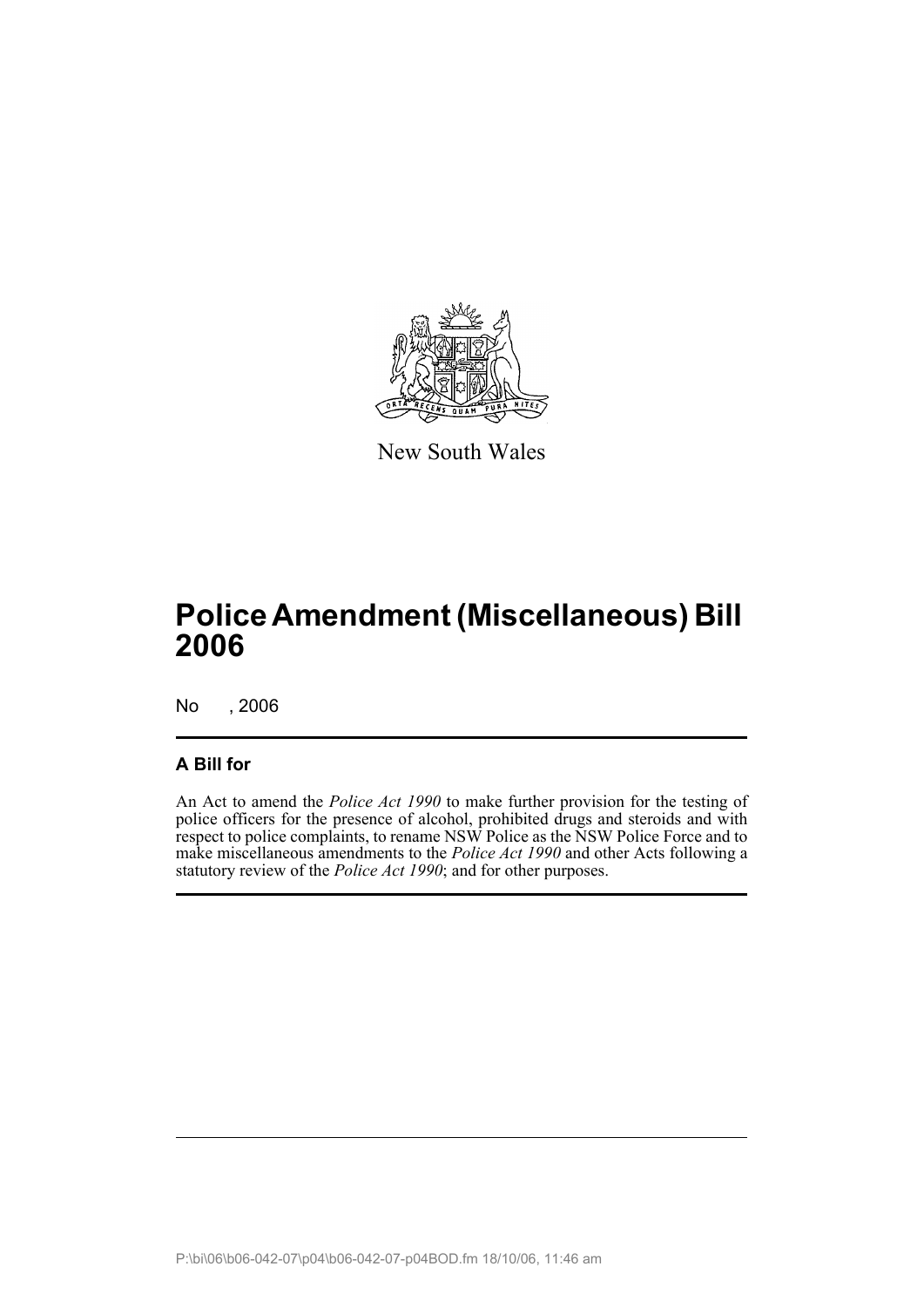<span id="page-11-4"></span><span id="page-11-3"></span><span id="page-11-2"></span><span id="page-11-1"></span><span id="page-11-0"></span>

|              |                    | The Legislature of New South Wales enacts:                                                                                                                | 1              |  |  |  |  |  |
|--------------|--------------------|-----------------------------------------------------------------------------------------------------------------------------------------------------------|----------------|--|--|--|--|--|
| 1            | <b>Name of Act</b> |                                                                                                                                                           |                |  |  |  |  |  |
|              |                    | This Act is the <i>Police Amendment (Miscellaneous) Act 2006</i> .                                                                                        | 3              |  |  |  |  |  |
| $\mathbf{2}$ |                    | Commencement                                                                                                                                              | $\overline{4}$ |  |  |  |  |  |
|              |                    | This Act commences on a day or days to be appointed by proclamation.                                                                                      | 5              |  |  |  |  |  |
| 3            |                    | Amendment of Police Act 1990 No 47                                                                                                                        | 6              |  |  |  |  |  |
|              |                    | The <i>Police Act 1990</i> is amended as set out in Schedules 1 and 2.                                                                                    | $\overline{7}$ |  |  |  |  |  |
| 4            |                    | <b>Amendment of other Acts</b>                                                                                                                            | 8              |  |  |  |  |  |
|              |                    | The Acts specified in Schedule 3 are amended as set out in that<br>Schedule.                                                                              | 9<br>10        |  |  |  |  |  |
| 5            |                    | <b>Repeal of Act</b>                                                                                                                                      | 11             |  |  |  |  |  |
|              | (1)                | This Act is repealed on the day following the day on which all of the<br>provisions of this Act have commenced.                                           | 12<br>13       |  |  |  |  |  |
|              | (2)                | The repeal of this Act does not, because of the operation of section 30<br>of the <i>Interpretation Act 1987</i> , affect any amendment made by this Act. | 14<br>15       |  |  |  |  |  |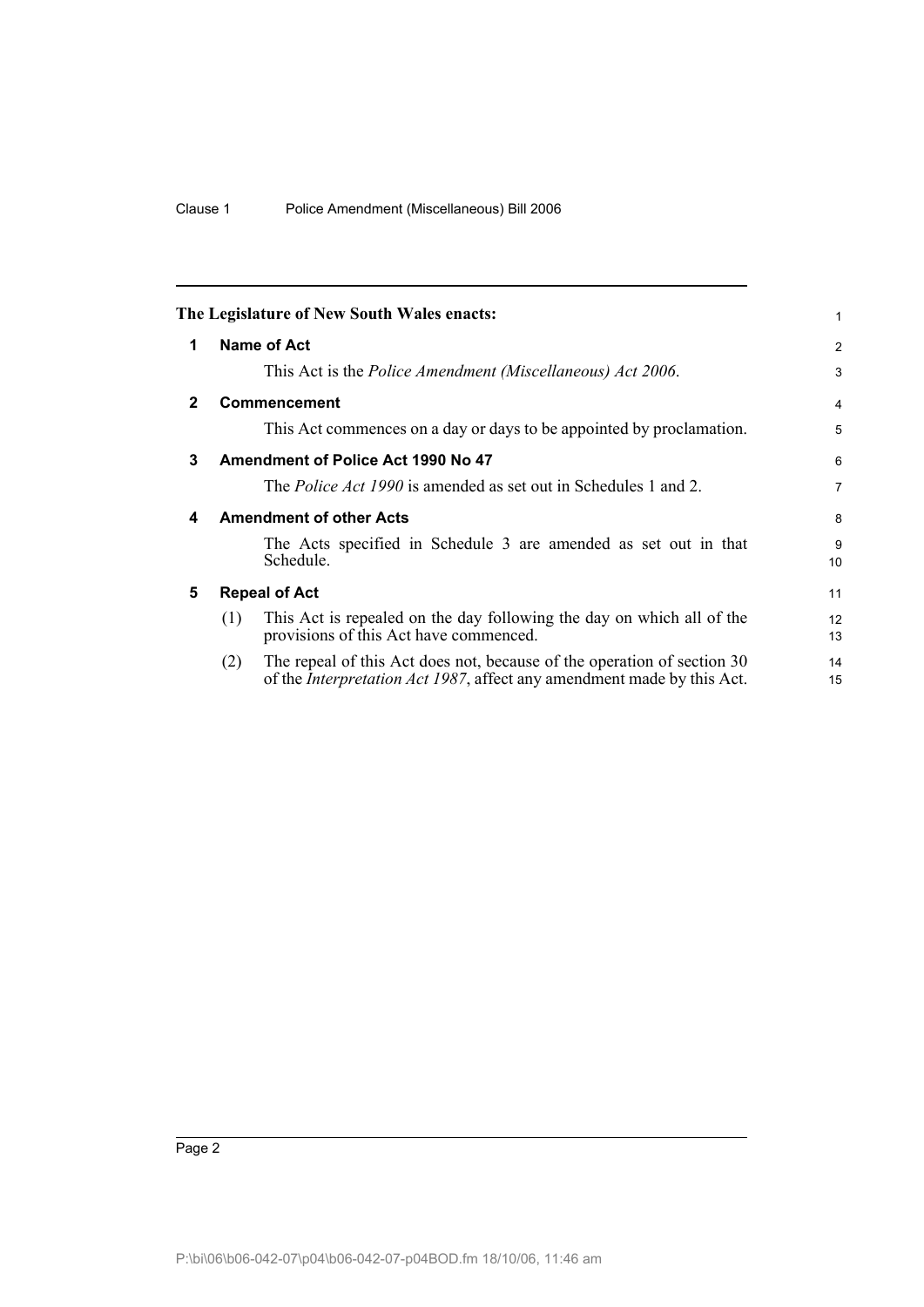Amendments to Police Act 1990 relating to testing for alcohol, drugs and steroids Schedule 1

## <span id="page-12-0"></span>**Schedule 1 Amendments to Police Act 1990 relating to testing for alcohol, drugs and steroids**

(Section 3) **[1] Section 211A Testing of police officers for alcohol and prohibited drugs** Insert "(or both)" after "urine or hair" in section 211A (1) (b). **[2] Section 211A (2A)** Omit the subsection. Insert instead: (2A) An authorised person must require any police officer directly involved in a mandatory testing incident to: (a) undergo a breath test, or submit to a breath analysis, for the purpose of testing for the presence of alcohol, and (b) provide a sample of their urine or hair (or both) for the purpose of testing for the presence of prohibited drugs, in accordance with the directions of the authorised person and the regulations. **[3] Section 211A (4A) and (4B)** Omit "incident" wherever occurring. Insert instead "mandatory testing incident". **[4] Section 211A (4E), (4F) and (4G)** Insert after section 211A (4D): (4E) A police officer of or above the rank of superintendent may direct any off duty police officer to accompany another police officer to any police premises to report for duty to provide a sample of the off duty police officer's urine or hair (or both) for the purpose of testing for the presence of prohibited drugs. The selection of police officers for testing pursuant to this subsection is to be conducted on a targeted basis, as determined by the Commissioner. (4F) A police officer directed to accompany another police officer pursuant to subsection (4E) must not refuse to do so without reasonable excuse.  $(4G)$  For the purposes of subsection  $(4E)$ , a police officer is taken to be *off duty* other than when a police officer is required to report for duty in accordance with a roster.  $\mathfrak{p}$ 3 4 5 6 7 8 **9** 10 11 12 13 14 15 16 17 18 19 20 21 22 23 24 25 26 27 28 29 30 31 32 33 34

Page 3

1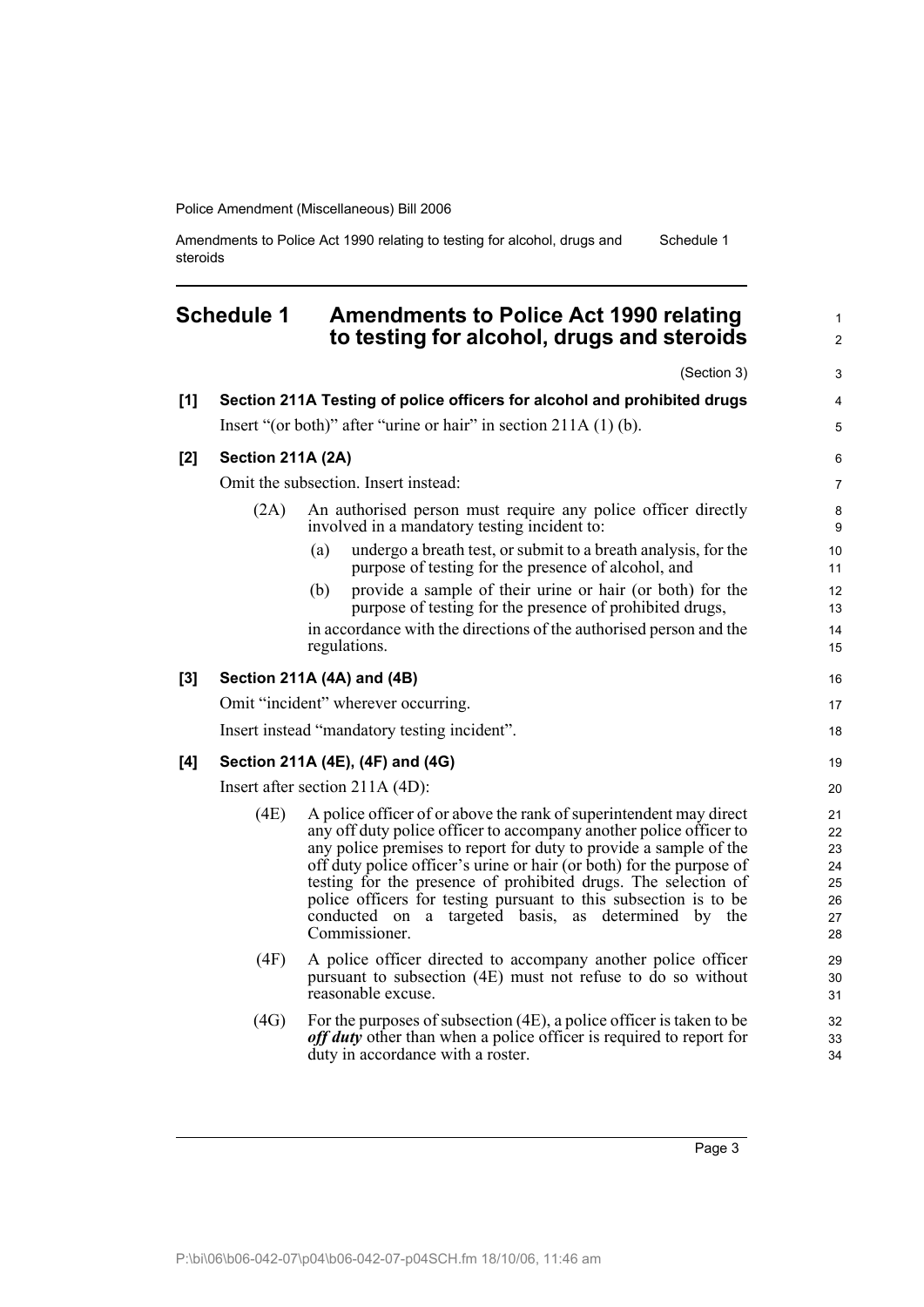Schedule 1 Amendments to Police Act 1990 relating to testing for alcohol, drugs and steroids

#### **[5] Section 211A (5) (i)** Insert after section 211A (5) (h): (i) the circumstances amounting to reasonable excuse for failing to accompany a police officer pursuant to subsection (4E). **[6] Section 211A (7)** Insert in alphabetical order: *mandatory testing incident* means an incident where a person is killed or seriously injured: (a) as a result of the discharge of a firearm by a police officer, or (b) as a result of the application of physical force by a police officer, or (c) while detained by a police officer, or while in police custody, or (d) in circumstances involving a police aircraft, motor vehicle or vessel. *police premises* means any police station, command, building, structure or any other area occupied from time to time by the NSW Police Force. **[7] Section 211AA**  Insert after section 211A: **211AA Testing of officers for steroids** (1) An authorised person may require any police officer who is on duty in accordance with a roster to provide a sample of the police officer's urine for the purpose of testing for the presence of steroids. The selection of police officers for testing pursuant to this subsection is to be conducted on a targeted basis, as determined by the Commissioner. (2) The regulations may make provision for or with respect to the following: (a) the authorisation of persons: (i) to administer tests for the purpose of detecting the presence of steroids, and (ii) to operate equipment for that purpose, (b) the conduct of testing, (c) the taking of samples of urine, 1 2 3 4 5 6 7 8 9 10 11 12 13 14 15 16 17 18 19 20 21 22 23 24 25 26 27 28 29 30 31 32 33 34 35 36 37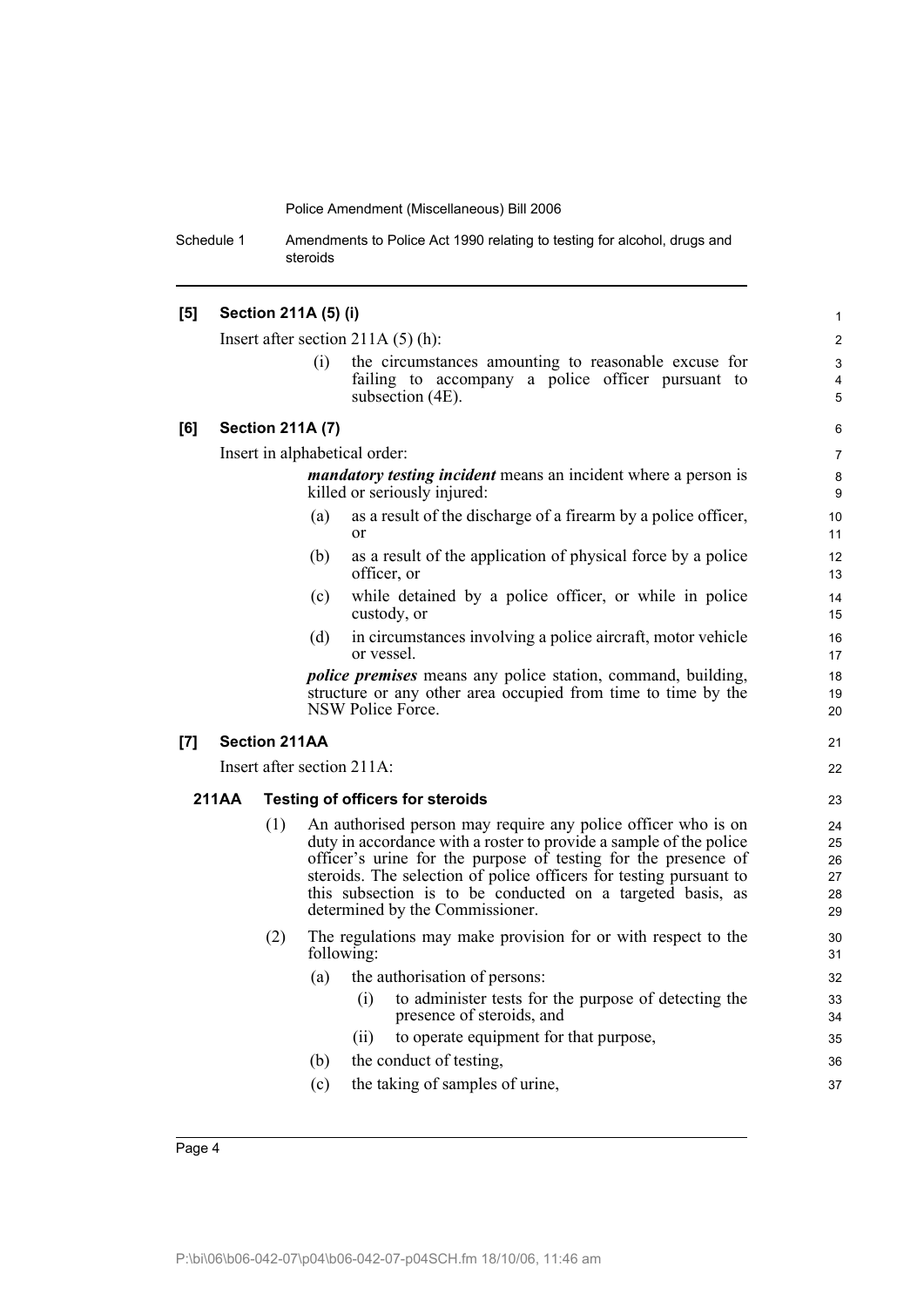Amendments to Police Act 1990 relating to testing for alcohol, drugs and steroids Schedule 1

|     |                              | (d) | the devices used in carrying out tests,                                                                                                                             | 1                            |
|-----|------------------------------|-----|---------------------------------------------------------------------------------------------------------------------------------------------------------------------|------------------------------|
|     |                              | (e) | the accreditation of persons conducting analyses for the<br>presence of steroids,                                                                                   | $\overline{\mathbf{c}}$<br>3 |
|     |                              | (f) | the procedure for the handling and analysis of samples of<br>urine,                                                                                                 | 4<br>5                       |
|     |                              | (g) | offences relating to interference with test results or the<br>testing procedure,                                                                                    | 6<br>7                       |
|     |                              | (h) | the confidentiality of test results,                                                                                                                                | 8                            |
|     |                              | (i) | requests for production of medical prescriptions for<br>steroids and offences relating to failure to comply with<br>such requests.                                  | 9<br>10<br>11                |
|     | (3)                          |     | The annual report of the NSW Police Force prepared under the<br><i>Annual Reports (Departments) Act 1985</i> must include details of:                               | 12<br>13                     |
|     |                              | (a) | the number of tests for steroids conducted during the<br>relevant year, and                                                                                         | 14<br>15                     |
|     |                              | (b) | the number of those tests that indicated that a police officer<br>had tested positive for the presence of steroids.                                                 | 16<br>17                     |
|     | (4)                          |     | In this section:                                                                                                                                                    | 18                           |
|     |                              |     | <b>authorised person</b> means a person authorised in accordance with<br>the regulations to conduct tests for the purposes of this section<br>and the regulations.  | 19<br>20<br>21               |
|     |                              |     | steroid means anabolic and androgenic steroidal agents included<br>in Schedule Four to the Poisons List under the <i>Poisons and</i><br>Therapeutic Goods Act 1966. | 22<br>23<br>24               |
| [8] |                              |     | Section 211B Code of behaviour regarding the consumption of alcohol<br>and the use of prohibited drugs or steroids                                                  | 25<br>26                     |
|     |                              |     | Insert "and steroids" after "prohibited drugs" in section 211B (1).                                                                                                 | 27                           |
| [9] | Section 211B (2) (a) and (d) |     |                                                                                                                                                                     | 28                           |
|     |                              |     | Insert "or steroids" after "prohibited drugs" wherever occurring.                                                                                                   | 29                           |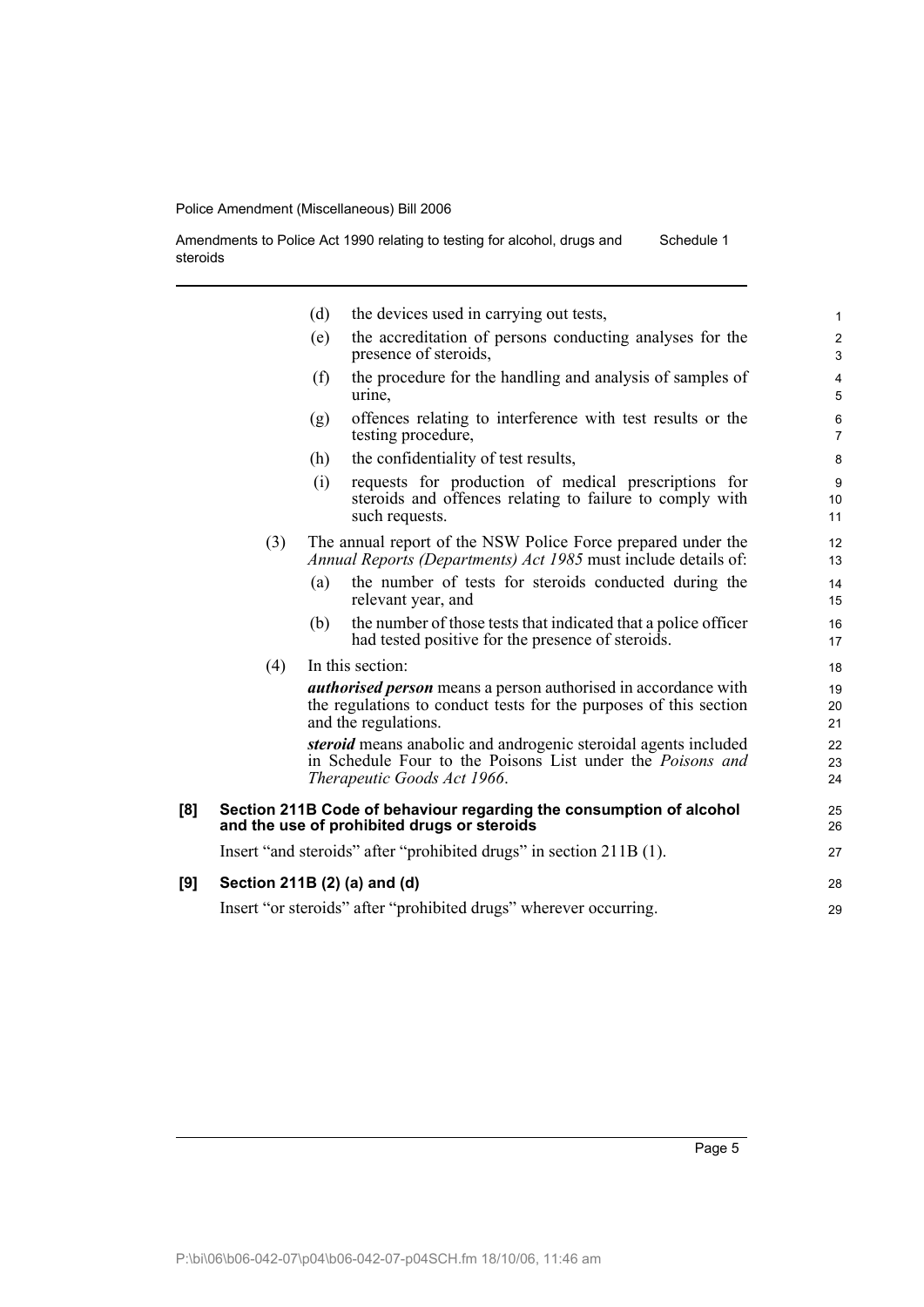## <span id="page-15-0"></span>**Schedule 2 Miscellaneous amendments to Police Act 1990**

1  $\mathfrak{p}$ 

(Section 3) **[1] The whole Act (except Schedule 4)** Omit "NSW Police" wherever occurring (except where elsewhere specifically referred to in this Schedule). Insert instead "the NSW Police Force". **[2] The whole Act (except Schedule 4)** Omit "NSW Police Senior Executive Service" wherever occurring (except where elsewhere specifically referred to in this Schedule). Insert instead "the NSW Police Force Senior Executive Service". **[3] Long title** Omit the long title. Insert instead: An Act to establish the NSW Police Force, to provide for the management of the NSW Police Force and for the employment of its members of staff; and for other purposes. **[4] Section 3 Definitions** Omit "is described in Schedule 2" wherever occurring from the definitions of *Assistant Commissioner* and *Deputy Commissioner* in section 3 (1). Insert instead "is determined by the Minister under Division 2 of Part 5". **[5] Section 3 (1)** Omit the definitions of *NSW Police* and *NSW Police Senior Executive Service*. Insert instead in alphabetical order: *NSW Police Force* means the NSW Police Force established by this Act. *NSW Police Force Senior Executive Service* means the NSW Police Force Senior Executive Service established by this Act. **[6] Section 3 (1)** Insert in alphabetical order: *police education course* means a course of education determined by the Commissioner to be a police education course for the purposes of one or more provisions of this Act or the regulations. 3 4 5 6 7 8 9 10 11 12 13 14 15 16 17 18 19 20 21  $22$ 23 24 25 26 27 28  $29$ 30 31 32 33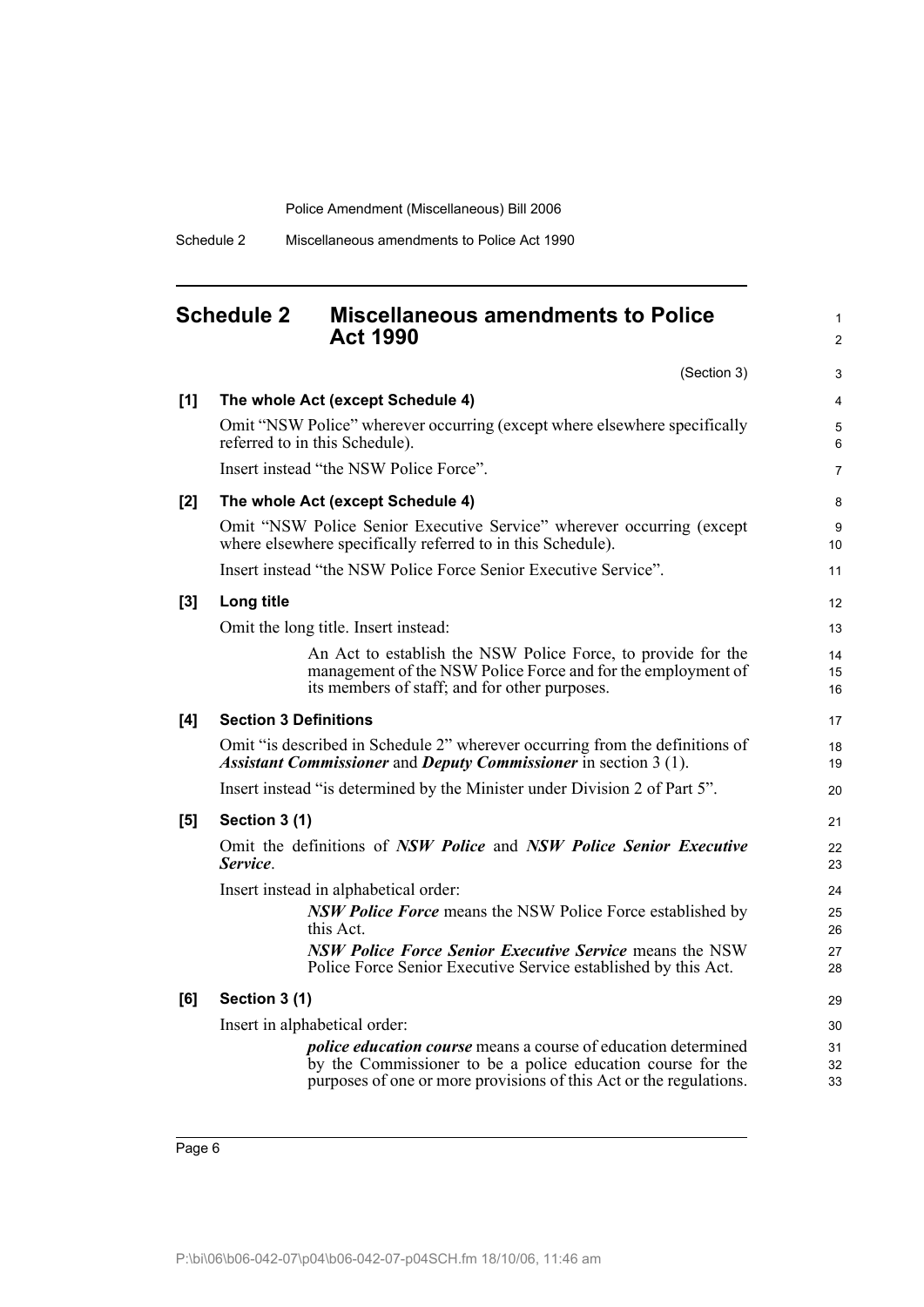Miscellaneous amendments to Police Act 1990 Schedule 2

|        | <i>student of policing</i> means a person (other than a police officer)<br>who is undergoing a police education course.                          | $\mathbf 1$<br>2 |
|--------|--------------------------------------------------------------------------------------------------------------------------------------------------|------------------|
| [7]    | Part 2, heading                                                                                                                                  | 3                |
|        | Omit "NSW Police". Insert instead "NSW Police Force".                                                                                            | 4                |
| [8]    | <b>Section 4 Establishment of NSW Police Force</b>                                                                                               | 5                |
|        | Omit "NSW Police". Insert instead "The NSW Police Force".                                                                                        | 6                |
| [9]    | Sections 5 and 6 (2)                                                                                                                             | $\overline{7}$   |
|        | Omit "NSW Police" wherever occurring.                                                                                                            | 8                |
|        | Insert instead "The NSW Police Force".                                                                                                           | 9                |
| $[10]$ | Section 6 Mission and functions of NSW Police Force                                                                                              | 10               |
|        | Omit section 6 (1). Insert instead:                                                                                                              | 11               |
|        | The mission of the NSW Police Force is to work with the<br>(1)<br>community to reduce violence, crime and fear.                                  | 12<br>13         |
| $[11]$ | <b>Part 3 Protective Security Group</b>                                                                                                          | 14               |
|        | Omit the Part.                                                                                                                                   | 15               |
| $[12]$ | Part 5, heading                                                                                                                                  | 16               |
|        | Omit "NSW Police". Insert instead "NSW Police Force".                                                                                            | 17               |
| $[13]$ | <b>Section 32 Definitions</b>                                                                                                                    | 18               |
|        | Omit the definitions of <i>executive officer</i> and <i>executive position</i> from section<br>$32(1)$ .                                         | 19<br>20         |
|        | Insert instead:                                                                                                                                  | 21               |
|        | <i>executive officer</i> means a person holding a position for the time<br>being determined to be an executive position under section 33<br>(1). | 22<br>23<br>24   |
|        | <i>executive position</i> means a position referred to in section 33 (1).                                                                        | 25               |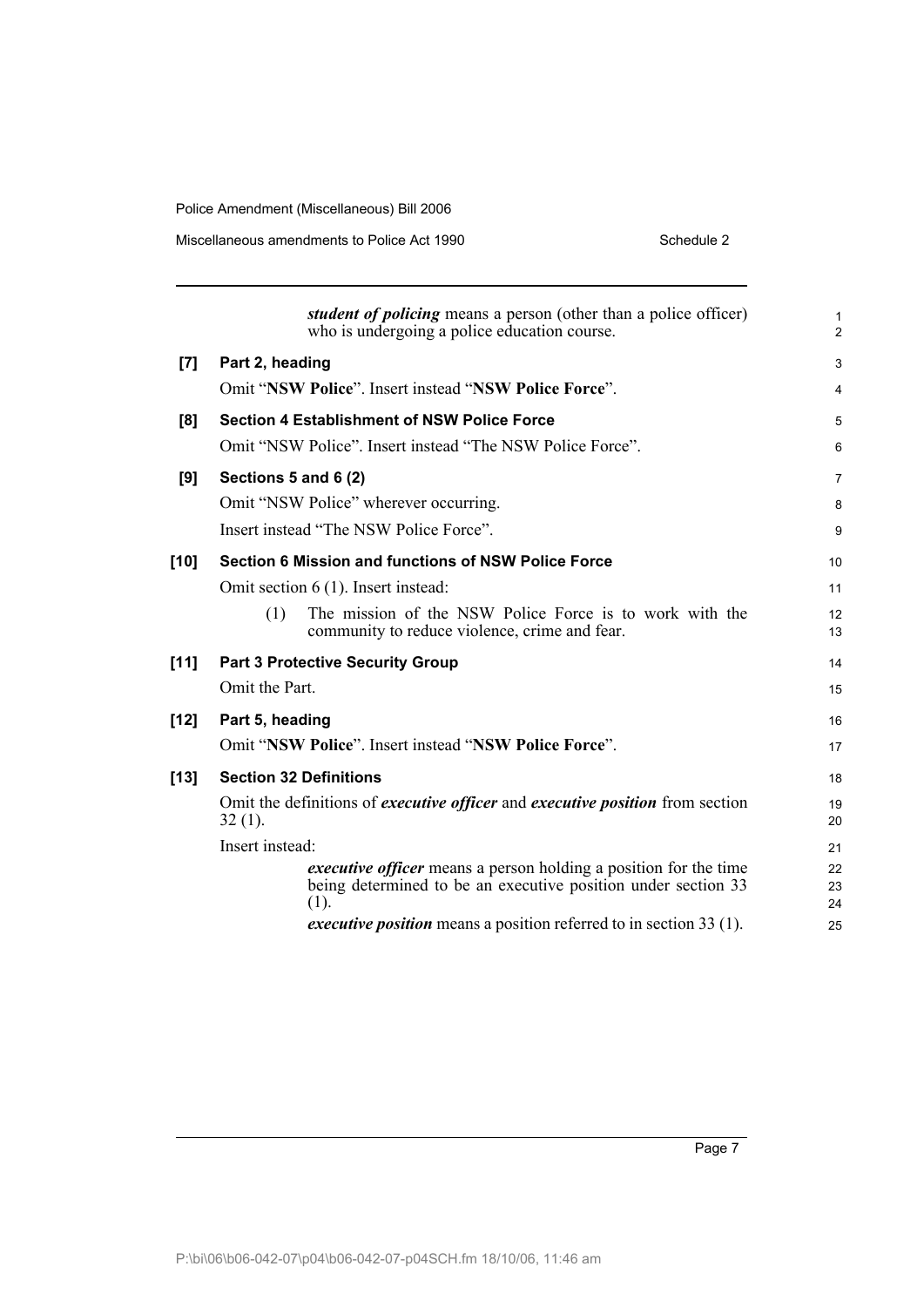Schedule 2 Miscellaneous amendments to Police Act 1990

#### **[14] Part 5, Division 2** Omit the Division. Insert instead: **Division 2 Composition of NSW Police Force Senior Executive Service 33 Composition of NSW Police Force Senior Executive Service** (1) The NSW Police Force Senior Executive Service comprises the persons holding positions for the time being determined by the Minister to be executive positions. (2) A list of the positions determined under subsection (1) is to be made publicly available on the website of the NSW Police Force. **34 Positions that may be determined to be executive positions** (1) The Minister may determine a position to be an executive position only if the position is a position in the NSW Police Force recommended by the Commissioner for inclusion in the NSW Police Force Senior Executive Service. (2) The position of either a police officer who is of or above the rank of superintendent or an administrative officer may be determined to be an executive position. (3) The position of Commissioner is not a position in the NSW Police Force Senior Executive Service. **[15] Section 39 Appointment to be made on merit** Insert after section 39 (2): (2A) The Commissioner is, for the purpose of determining the merit of the persons eligible for appointment to a vacant executive position under this section, to have regard to: (a) the nature of the duties of the position, and (b) the abilities, qualifications, experience, standard of work performance and personal qualities of those persons that are relevant to the performance of those duties. 1  $\mathfrak{p}$ 3 4 5 6 7 8 **9** 10 11 12 13 14 15 16 17 18 19 20 21 22 23 24 25 26 27 28 29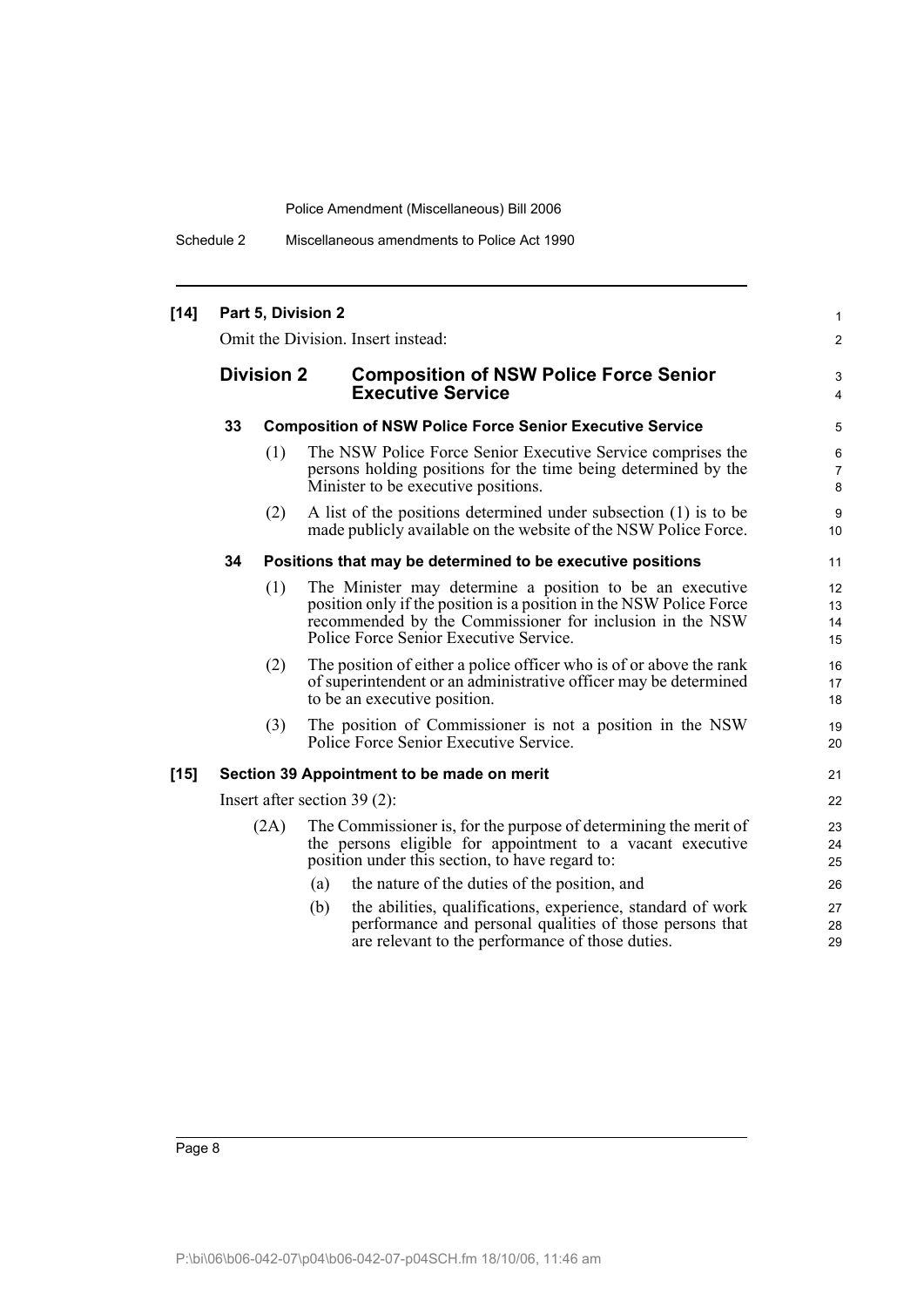Miscellaneous amendments to Police Act 1990 Schedule 2

| $[16]$ | Sections 57 and 58                                                                     |                 |     |                                                                                                                                                                                                                                                                                                                 |                            |  |
|--------|----------------------------------------------------------------------------------------|-----------------|-----|-----------------------------------------------------------------------------------------------------------------------------------------------------------------------------------------------------------------------------------------------------------------------------------------------------------------|----------------------------|--|
|        |                                                                                        |                 |     | Omit the sections. Insert instead:                                                                                                                                                                                                                                                                              | 2                          |  |
|        | 57                                                                                     |                 |     | <b>Change in status of positions</b>                                                                                                                                                                                                                                                                            | 3                          |  |
|        |                                                                                        | (1)             |     | If a position ceases to be an executive position by determination<br>of the Minister under this Part:                                                                                                                                                                                                           | 4<br>5                     |  |
|        |                                                                                        |                 | (a) | the position is not thereby abolished, and                                                                                                                                                                                                                                                                      | 6                          |  |
|        |                                                                                        |                 | (b) | any person holding the position is to be taken to have been<br>appointed to the position in accordance with the relevant<br>provisions.                                                                                                                                                                         | 7<br>8<br>9                |  |
|        |                                                                                        | (2)             |     | However, the determination by which a position is omitted may<br>direct that the person holding the position is to cease to hold that<br>position, but only if the person was not employed in the public<br>sector (within the meaning of Division 6) immediately before last<br>becoming an executive officer. | 10<br>11<br>12<br>13<br>14 |  |
|        |                                                                                        | (3)             |     | The person to whom any such direction relates ceases to hold the<br>position concerned and has the same rights and obligations as if<br>the person had ceased to be an executive officer as referred to in<br>section 51 $(4)$ .                                                                                | 15<br>16<br>17<br>18       |  |
|        |                                                                                        | (4)             |     | A determination that omits or adds an executive position may<br>contain other provisions of a savings or transitional nature<br>consequent on a position becoming or ceasing to be an executive<br>position or becoming a different kind of executive position.                                                 | 19<br>20<br>21<br>22       |  |
|        | 58                                                                                     |                 |     | Change in title of positions                                                                                                                                                                                                                                                                                    | 23                         |  |
|        |                                                                                        |                 |     | A position referred to in a determination of the Minister under<br>this Part does not cease to be an executive position merely<br>because of a change in the title of the position.                                                                                                                             | 24<br>25<br>26             |  |
| $[17]$ |                                                                                        | Part 7, heading |     |                                                                                                                                                                                                                                                                                                                 | 27                         |  |
|        |                                                                                        |                 |     | Omit "NSW Police". Insert instead "NSW Police Force".                                                                                                                                                                                                                                                           | 28                         |  |
| $[18]$ |                                                                                        | Part 8, heading |     |                                                                                                                                                                                                                                                                                                                 |                            |  |
|        |                                                                                        |                 |     | Omit "NSW Police". Insert instead "NSW Police Force".                                                                                                                                                                                                                                                           | 30                         |  |
| $[19]$ | Section 96 Attachment of wages or salary of members of NSW Police<br>Omit the section. |                 |     | 31<br>32                                                                                                                                                                                                                                                                                                        |                            |  |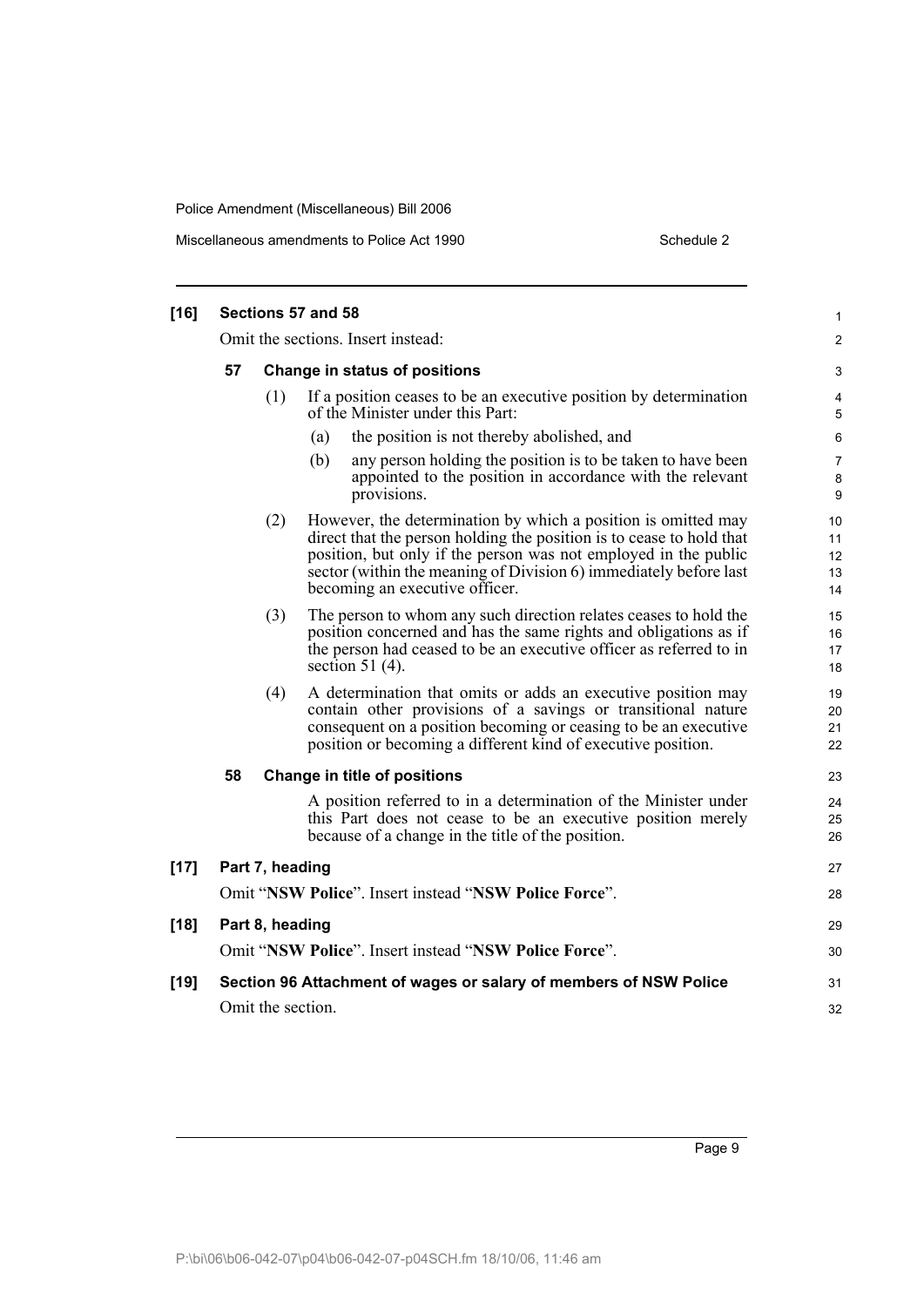Schedule 2 Miscellaneous amendments to Police Act 1990

| $[20]$                      | <b>Section 98</b>                                                                                                                                                                                                                                                                                   |     |                                |                                                                                                                                                                                                                                                                                                                                              |                                      |  |  |
|-----------------------------|-----------------------------------------------------------------------------------------------------------------------------------------------------------------------------------------------------------------------------------------------------------------------------------------------------|-----|--------------------------------|----------------------------------------------------------------------------------------------------------------------------------------------------------------------------------------------------------------------------------------------------------------------------------------------------------------------------------------------|--------------------------------------|--|--|
|                             | Insert after section 97A:                                                                                                                                                                                                                                                                           |     |                                |                                                                                                                                                                                                                                                                                                                                              |                                      |  |  |
|                             | 98<br><b>Recognition of commissioned officers</b>                                                                                                                                                                                                                                                   |     |                                |                                                                                                                                                                                                                                                                                                                                              |                                      |  |  |
|                             |                                                                                                                                                                                                                                                                                                     | (1) |                                | The Governor may issue a document recognising<br>the<br>appointment of a police officer or other person to the position of<br>a commissioned police officer.                                                                                                                                                                                 | 4<br>5<br>6                          |  |  |
|                             |                                                                                                                                                                                                                                                                                                     | (2) |                                | Recognition by the Governor does not affect the manner of<br>appointment of a person to a position of the rank of<br>commissioned police officer under this Act or any other<br>provision of this Act or the regulations relating to the<br>employment of such a police officer.                                                             | $\overline{7}$<br>8<br>9<br>10<br>11 |  |  |
| $[21]$                      |                                                                                                                                                                                                                                                                                                     |     | <b>Section 121 Definitions</b> |                                                                                                                                                                                                                                                                                                                                              | 12                                   |  |  |
|                             |                                                                                                                                                                                                                                                                                                     |     |                                | Omit the definitions of <i>Category 1 complaint</i> (including the note to the<br>definition) and <i>Category 2 complaint</i> .                                                                                                                                                                                                              | 13<br>14                             |  |  |
| $[22]$                      |                                                                                                                                                                                                                                                                                                     |     |                                | Section 121, definition of "notifiable complaint"                                                                                                                                                                                                                                                                                            | 15                                   |  |  |
| Omit "Category 2".          |                                                                                                                                                                                                                                                                                                     |     |                                |                                                                                                                                                                                                                                                                                                                                              | 16                                   |  |  |
| $[23]$<br>Section 125, note |                                                                                                                                                                                                                                                                                                     |     |                                | 17                                                                                                                                                                                                                                                                                                                                           |                                      |  |  |
|                             | Omit the note. Insert instead:                                                                                                                                                                                                                                                                      |     |                                |                                                                                                                                                                                                                                                                                                                                              |                                      |  |  |
|                             | Note. Section 70 (5) of the Police Integrity Commission Act 1996<br>provides as follows:                                                                                                                                                                                                            |     |                                |                                                                                                                                                                                                                                                                                                                                              | 19<br>20                             |  |  |
|                             |                                                                                                                                                                                                                                                                                                     |     | (5)                            | A complaint, to the extent that it is investigated by the<br>Commission, cannot be dealt with as a complaint under Part 8A<br>of the Police Act 1990 and for that purpose is taken not to be a<br>police complaint, except as directed by the Commission either<br>generally or in any particular case or as directed by the<br>regulations. | 21<br>22<br>23<br>24<br>25<br>26     |  |  |
| $[24]$                      |                                                                                                                                                                                                                                                                                                     |     |                                | <b>Section 129 Registration of complaints</b>                                                                                                                                                                                                                                                                                                | 27                                   |  |  |
|                             |                                                                                                                                                                                                                                                                                                     |     | from section $129(2)$ .        | Omit "Category 1 complaint (or a specified class of Category 1 complaints)"                                                                                                                                                                                                                                                                  | 28<br>29                             |  |  |
|                             |                                                                                                                                                                                                                                                                                                     |     |                                | Insert instead "complaint or a specified class of complaints".                                                                                                                                                                                                                                                                               | 30                                   |  |  |
| $[25]$                      |                                                                                                                                                                                                                                                                                                     |     |                                | Section 130 Complaints received by Commissioner                                                                                                                                                                                                                                                                                              | 31                                   |  |  |
|                             |                                                                                                                                                                                                                                                                                                     |     |                                |                                                                                                                                                                                                                                                                                                                                              | 32                                   |  |  |
|                             | Omit section 130 (2). Insert instead:<br>(2)<br>As soon as practicable after receiving a notifiable complaint,<br>whether directly or as a result of it being forwarded as referred to<br>in subsection $(1)$ , the Commissioner must cause a copy of the<br>complaint to be sent to the Ombudsman. |     |                                |                                                                                                                                                                                                                                                                                                                                              |                                      |  |  |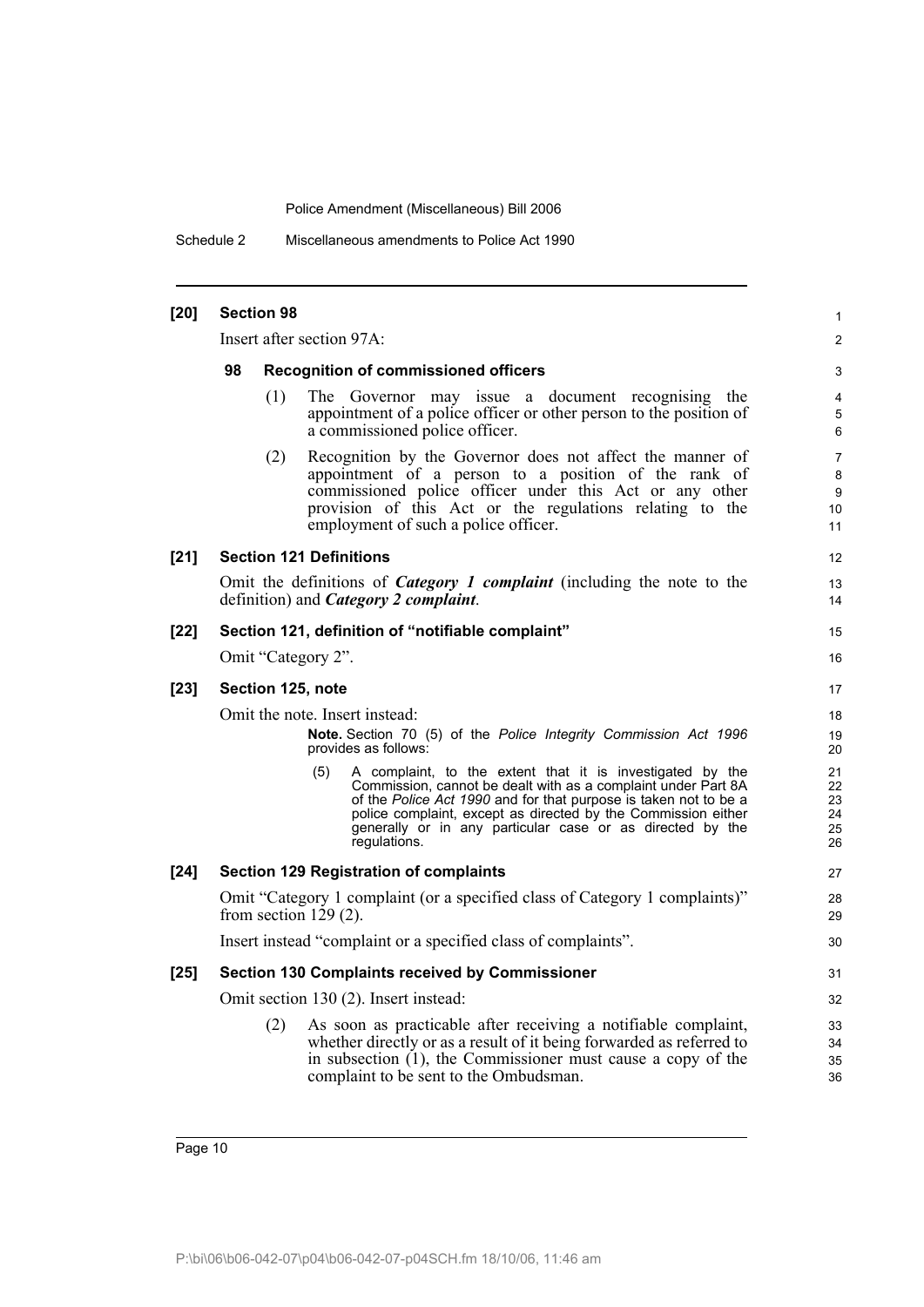Miscellaneous amendments to Police Act 1990 Schedule 2

| $[26]$ | Sections 131 and 132               |     |                                                                                                                                                                                                                                                     |                          |  |  |
|--------|------------------------------------|-----|-----------------------------------------------------------------------------------------------------------------------------------------------------------------------------------------------------------------------------------------------------|--------------------------|--|--|
|        | Omit the sections. Insert instead: |     |                                                                                                                                                                                                                                                     |                          |  |  |
|        | 131                                |     | <b>Complaints received by Police Integrity Commission</b>                                                                                                                                                                                           | 3                        |  |  |
|        |                                    | (1) | As soon as practicable after receiving a complaint, the Police<br>Integrity Commission must refer the complaint to the<br>Commissioner.                                                                                                             | 4<br>5<br>6              |  |  |
|        |                                    | (2) | The Police Integrity Commission is not required to refer a<br>complaint (or part of a complaint) to the Commissioner if of the<br>opinion that it is not in the public interest to do so.                                                           | $\overline{7}$<br>8<br>9 |  |  |
|        | (3)<br>(4)                         |     | The Police Integrity Commission may, instead of referring a<br>complaint to the Commissioner, forward a summary or<br>appropriate details of the complaint, if of the opinion that there<br>are reasonable grounds for not referring the complaint. | 10<br>11<br>12<br>13     |  |  |
|        |                                    |     | The Police Integrity Commission may cause a copy of a<br>complaint (or part of a complaint) that it decides not to refer to<br>the Commissioner to be sent to the Ombudsman.                                                                        | 14<br>15<br>16           |  |  |
|        | 132                                |     | <b>Complaints received by Ombudsman</b>                                                                                                                                                                                                             | 17                       |  |  |
|        |                                    | (1) | As soon as practicable after receiving a complaint, the<br>Ombudsman must refer the complaint to the Commissioner.                                                                                                                                  | 18<br>19                 |  |  |
|        |                                    | (2) | If of the opinion that there are reasonable grounds for not<br>referring a complaint to the Commissioner, the Ombudsman may<br>instead forward a summary or appropriate details of the<br>complaint.                                                | 20<br>21<br>22<br>23     |  |  |
| $[27]$ |                                    |     | <b>Section 133 Complaints lodged at Local Courts</b>                                                                                                                                                                                                | 24                       |  |  |
|        |                                    |     | Omit section $133(4)$ .                                                                                                                                                                                                                             | 25                       |  |  |
| $[28]$ | <b>Division</b>                    |     | Section 138 Action on complaint not affected by failure to comply with                                                                                                                                                                              | 26<br>27                 |  |  |
|        |                                    |     | Omit section $138(2)$ .                                                                                                                                                                                                                             | 28                       |  |  |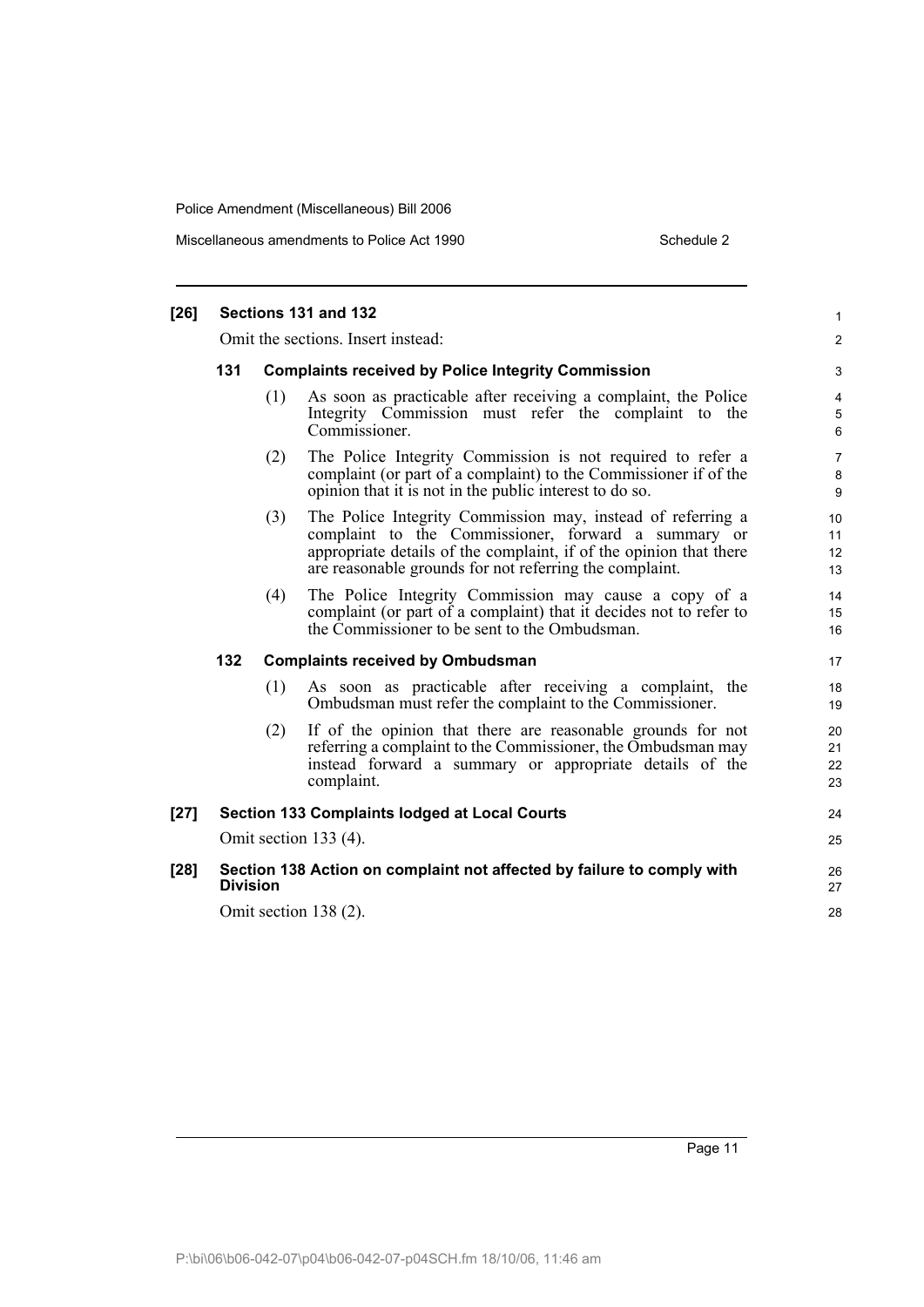| $[29]$ | Section 149 Other police investigations not affected |     |                                                                                                                                                                                                                                                                                                                          |                       |  |
|--------|------------------------------------------------------|-----|--------------------------------------------------------------------------------------------------------------------------------------------------------------------------------------------------------------------------------------------------------------------------------------------------------------------------|-----------------------|--|
|        |                                                      |     | Omit section 149 (2). Insert instead:                                                                                                                                                                                                                                                                                    | $\overline{2}$        |  |
|        | (2)                                                  |     | Without affecting the generality of section 70 (5) of the Police<br><i>Integrity Commission Act 1996</i> , a matter that is the subject of a<br>complaint being investigated by the Police Integrity Commission<br>under that Act must not be investigated under this Part, or<br>otherwise, by the Commissioner unless: | 3<br>4<br>5<br>6<br>7 |  |
|        |                                                      | (a) | it is referred to the Commissioner by the Commission to be<br>dealt with under this Part, or                                                                                                                                                                                                                             | 8<br>9                |  |
|        |                                                      | (b) | such an investigation is authorised to be carried out by the<br>regulations or by the Commission, either generally or in a<br>particular case.                                                                                                                                                                           | 10<br>11<br>12        |  |
| $[30]$ | complaint                                            |     | Section 168 Police Integrity Commission may take over Category 2                                                                                                                                                                                                                                                         | 13<br>14              |  |
|        | Omit the section.                                    |     |                                                                                                                                                                                                                                                                                                                          | 15                    |  |
| $[31]$ |                                                      |     | Section 172 Use of Federal and interstate police for investigations                                                                                                                                                                                                                                                      | 16                    |  |
|        | (ii).                                                |     | Omit "section 6 of the <i>Prohibited Weapons Act 1989</i> " from section 172 (2) (b)                                                                                                                                                                                                                                     | 17<br>18              |  |
|        |                                                      |     | Insert instead "section 7 of the Weapons Prohibition Act 1998".                                                                                                                                                                                                                                                          | 19                    |  |
| $[32]$ | Part 9, heading                                      |     |                                                                                                                                                                                                                                                                                                                          | 20                    |  |
|        |                                                      |     | Omit "NSW Police". Insert instead "NSW Police Force".                                                                                                                                                                                                                                                                    | 21                    |  |
| $[33]$ | Part 10, heading                                     |     |                                                                                                                                                                                                                                                                                                                          | 22                    |  |
|        |                                                      |     | Omit "NSW Police". Insert instead "NSW Police Force".                                                                                                                                                                                                                                                                    | 23                    |  |
| [34]   |                                                      |     | Section 200 Bribery or corruption                                                                                                                                                                                                                                                                                        | 24                    |  |
|        | Omit section $200(3)$ .                              |     |                                                                                                                                                                                                                                                                                                                          | 25                    |  |
| $[35]$ | pretences                                            |     | Section 202 Admission to NSW Police Force as police officer under false                                                                                                                                                                                                                                                  | 26<br>27              |  |
|        |                                                      |     | Omit "NSW Police or" from section 202 (a).                                                                                                                                                                                                                                                                               | 28                    |  |
|        |                                                      |     | Insert instead "the NSW Police Force or NSW Police or".                                                                                                                                                                                                                                                                  | 29                    |  |
| [36]   |                                                      |     | Section 203 Wearing or possession of police uniforms by others                                                                                                                                                                                                                                                           | 30                    |  |
|        | (8).                                                 |     | Omit "Traffic Act 1909" from the definition of <b>motor vehicle</b> in section 203                                                                                                                                                                                                                                       | 31<br>32              |  |
|        |                                                      |     | Insert instead "Road Transport (General) Act 2005".                                                                                                                                                                                                                                                                      | 33                    |  |
|        |                                                      |     |                                                                                                                                                                                                                                                                                                                          |                       |  |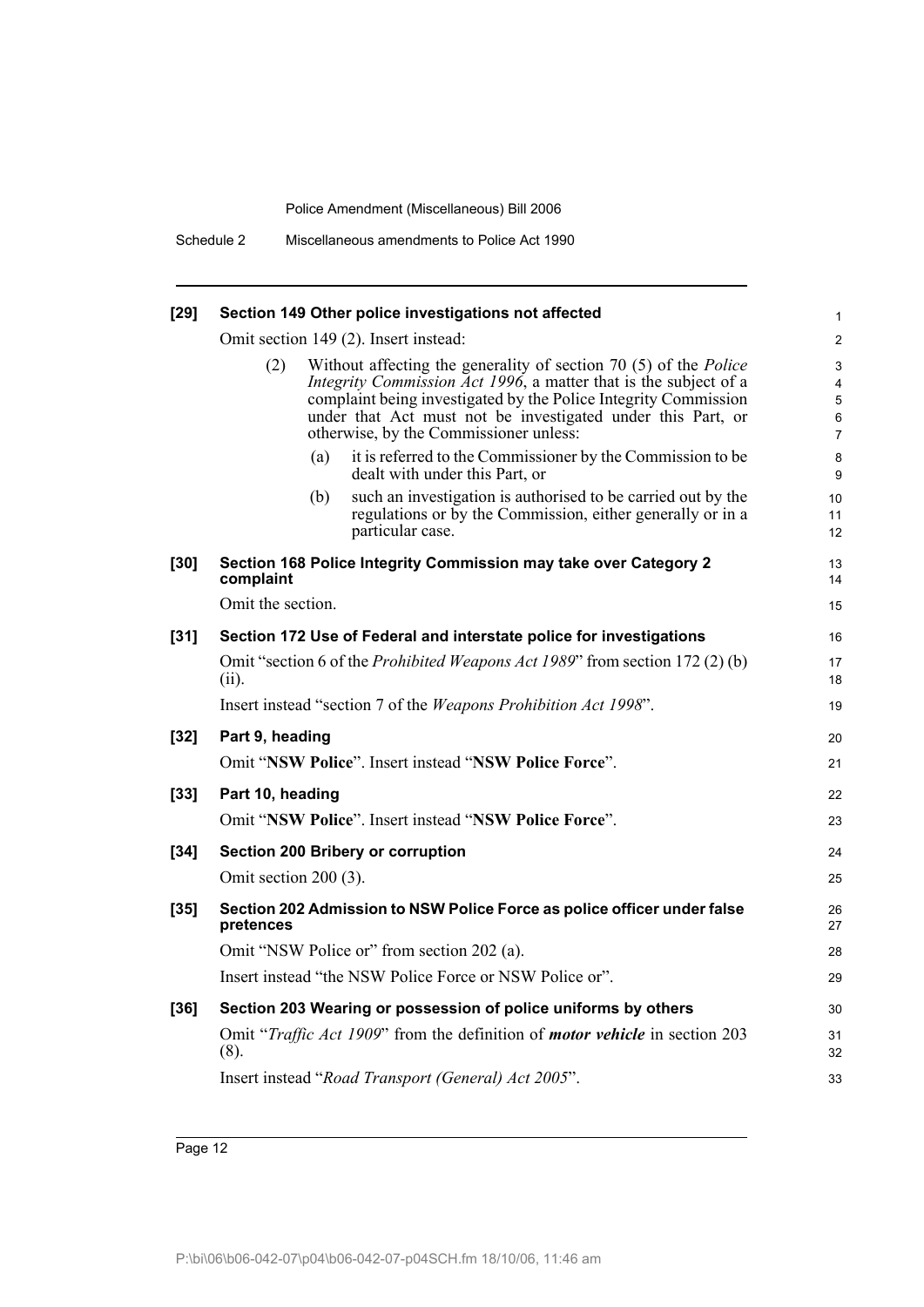| Miscellaneous amendments to Police Act 1990 | Schedule 2 |
|---------------------------------------------|------------|
|---------------------------------------------|------------|

| $[37]$ | Section 203, penalty provision                                                                                     | $\mathbf{1}$   |
|--------|--------------------------------------------------------------------------------------------------------------------|----------------|
|        | Omit "imprisonment for 6 months". Insert instead "imprisonment for 2 years".                                       | $\overline{2}$ |
| $[38]$ | Section 204 Impersonation of police officers                                                                       | 3              |
|        | Omit the section.                                                                                                  | $\overline{4}$ |
| $[39]$ | Section 204A Use of "police" in operating name                                                                     | 5              |
|        | Omit "Business Names Act 1962" from section 204A (5).                                                              | 6              |
|        | Insert instead "Business Names Act 2002".                                                                          | $\overline{7}$ |
| [40]   | Section 204B Consents for the purposes of section 204A                                                             | 8              |
|        | Omit "Business Names Act 1962" from section 204B (5) (b) (ii).                                                     | 9              |
|        | Insert instead "Business Names Act 2002".                                                                          | 10             |
| $[41]$ | Section 204B (5) (b)                                                                                               | 11             |
|        | Omit "Director-General of the Department of Fair Trading".                                                         | 12             |
|        | Insert instead "Commissioner for Fair Trading, Department of Commerce".                                            | 13             |
| $[42]$ | Section 204B (5), note and (6)                                                                                     | 14             |
|        | Omit "Director-General of Fair Trading" wherever occurring.                                                        | 15             |
|        | Insert instead "Commissioner for Fair Trading, Department of Commerce".                                            | 16             |
| $[43]$ | Section 204B (5), paragraphs (a) and (b) of the note                                                               | 17             |
|        | Omit "Director-General" wherever occurring.                                                                        | 18             |
|        | Insert instead "Commissioner for Fair Trading".                                                                    | 19             |
| $[44]$ | Section 216AA Special risk benefit where student of policing hurt while<br>undergoing police education             | 20<br>21       |
|        | Omit the definitions of <i>police education course</i> and <i>student of policing</i> from<br>section $216AA(6)$ . | 22<br>23       |
| $[45]$ | <b>Section 219 Regulations</b>                                                                                     | 24             |
|        | Omit "NSW Police" from section 219 (2) (i).                                                                        | 25             |
|        | Insert instead "the NSW Police Force or students of policing".                                                     | 26             |
|        |                                                                                                                    |                |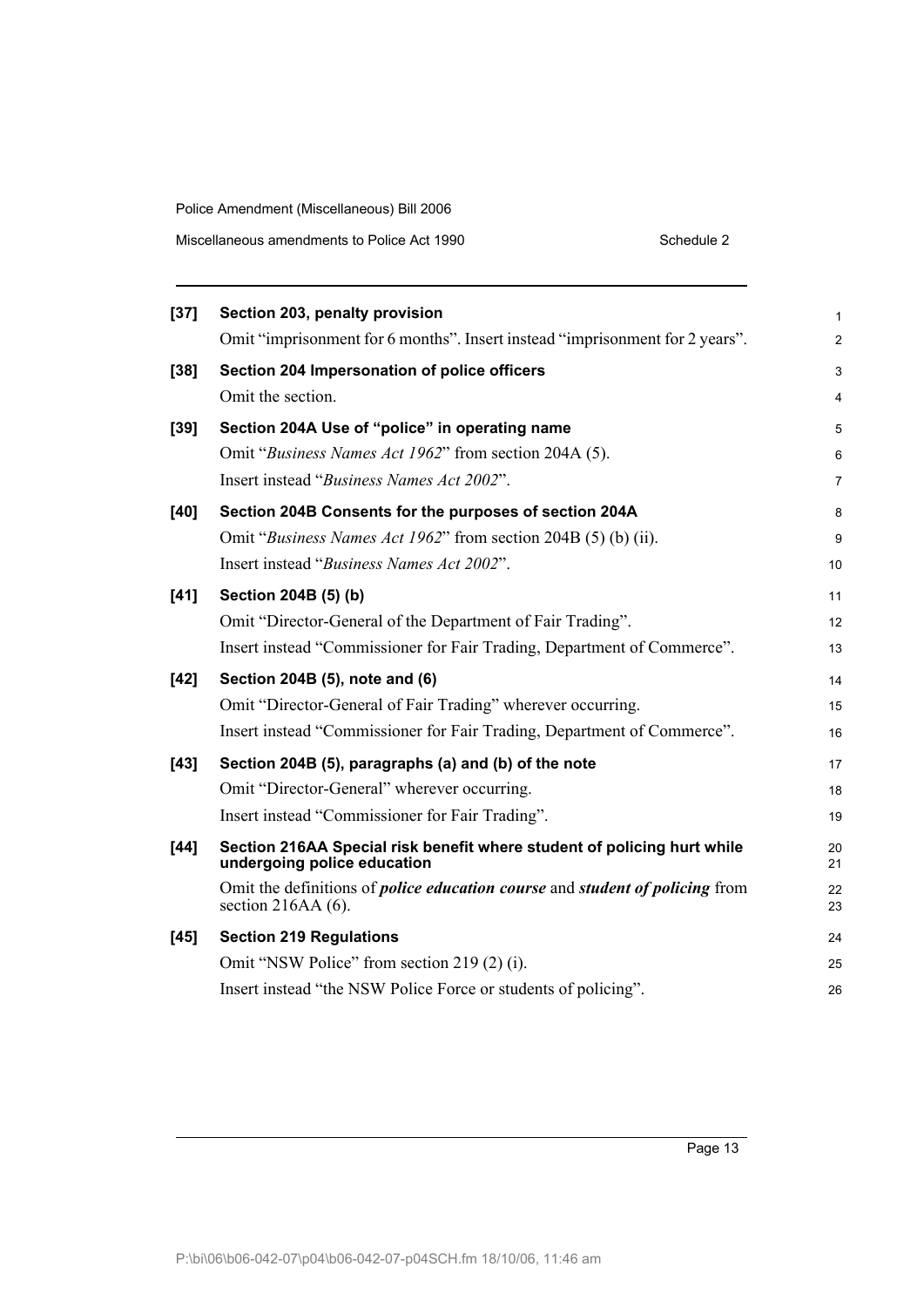Schedule 2 Miscellaneous amendments to Police Act 1990

| $[46]$ |                                                                                                   | <b>Section 222</b> |                                                                                                                                                                                                | $\mathbf{1}$             |  |  |
|--------|---------------------------------------------------------------------------------------------------|--------------------|------------------------------------------------------------------------------------------------------------------------------------------------------------------------------------------------|--------------------------|--|--|
|        | Omit the section. Insert instead:                                                                 |                    |                                                                                                                                                                                                |                          |  |  |
|        | 222                                                                                               |                    | <b>Review of Act</b>                                                                                                                                                                           | 3                        |  |  |
|        |                                                                                                   | (1)                | The Minister is to review this Act to determine whether the policy<br>objectives of the Act remain valid and whether the terms of the<br>Act remain appropriate for securing those objectives. | 4<br>5<br>6              |  |  |
|        |                                                                                                   | (2)                | The review is to be undertaken as soon as possible after the period<br>of 5 years from the date of assent to the <i>Police Amendment</i><br>(Miscellaneous) Act 2006.                          | $\overline{7}$<br>8<br>9 |  |  |
|        |                                                                                                   | (3)                | A report on the outcome of the review is to be tabled in each<br>House of Parliament within 12 months after the end of the period<br>of 5 years.                                               | 10<br>11<br>12           |  |  |
| $[47]$ |                                                                                                   |                    | <b>Schedule 2 NSW Police senior executive positions</b>                                                                                                                                        | 13                       |  |  |
|        | Omit the Schedule.                                                                                |                    |                                                                                                                                                                                                |                          |  |  |
| $[48]$ | Schedule 4 Savings, transitional and other provisions                                             |                    |                                                                                                                                                                                                |                          |  |  |
|        |                                                                                                   |                    | Insert at the end of clause $2(1)$ :                                                                                                                                                           | 16                       |  |  |
|        |                                                                                                   |                    | Police Amendment (Miscellaneous) Act 2006                                                                                                                                                      | 17                       |  |  |
| $[49]$ |                                                                                                   | <b>Schedule 4</b>  |                                                                                                                                                                                                | 18                       |  |  |
|        |                                                                                                   |                    | Insert at the end of the Schedule with appropriate Part and clause numbers:                                                                                                                    | 19                       |  |  |
|        | <b>Part</b>                                                                                       |                    | Provisions consequent on enactment of<br><b>Police Amendment (Miscellaneous) Act</b><br>2006                                                                                                   | 20<br>21<br>22           |  |  |
|        | <b>Definition</b>                                                                                 |                    |                                                                                                                                                                                                |                          |  |  |
|        | In this Part:<br>amending Act means the Police Amendment (Miscellaneous) Act<br>2006.             |                    |                                                                                                                                                                                                |                          |  |  |
|        | <b>Construction of references to NSW Police and NSW Police Senior</b><br><b>Executive Service</b> |                    |                                                                                                                                                                                                |                          |  |  |
|        |                                                                                                   | (1)                | Subject to the regulations, in any other Act or instrument:                                                                                                                                    | 29                       |  |  |
|        |                                                                                                   |                    | a reference to NSW Police (however expressed) is to be<br>(a)<br>construed as a reference to the NSW Police Force, and                                                                         | 30<br>31                 |  |  |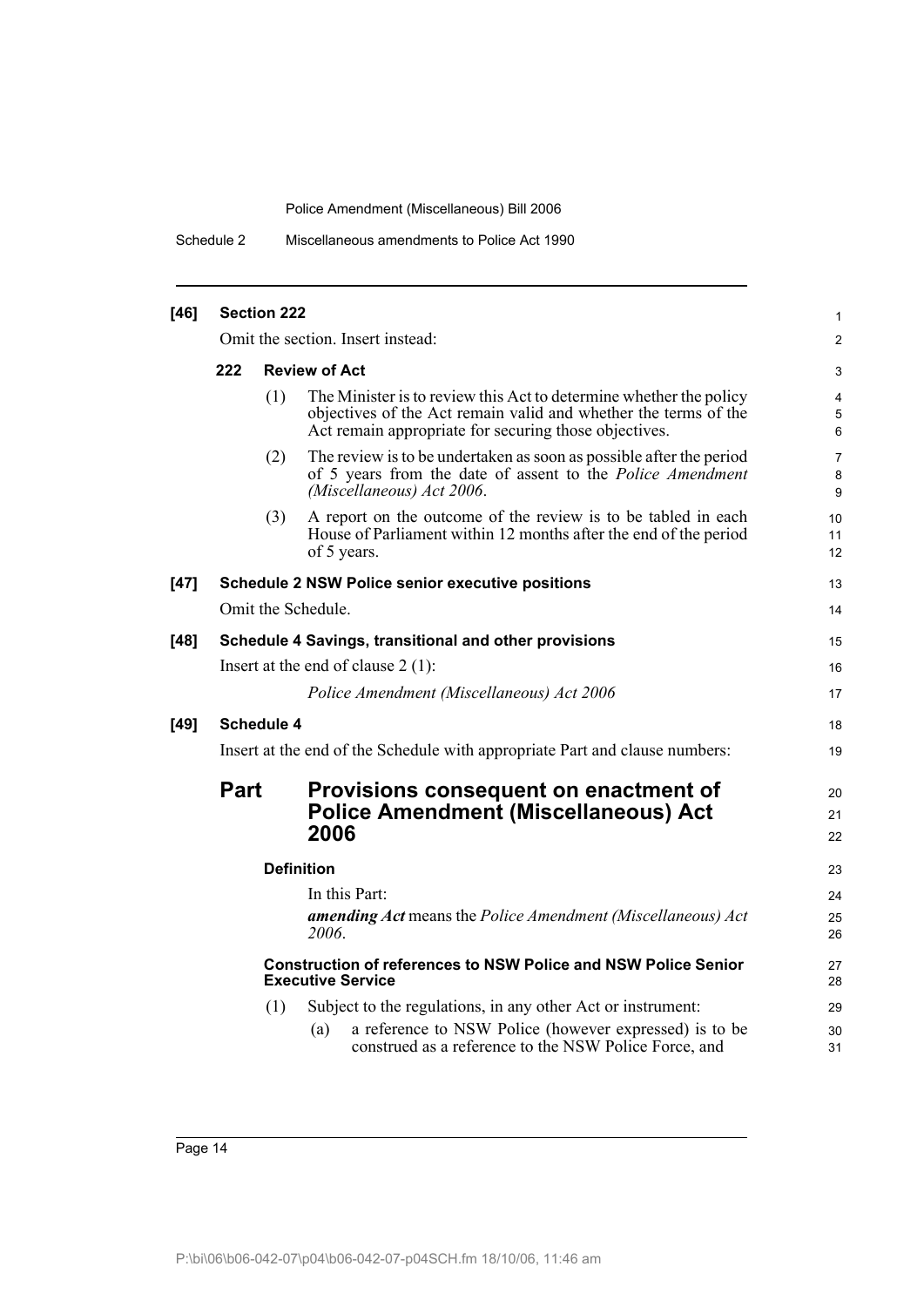Miscellaneous amendments to Police Act 1990 Schedule 2

|     | a reference to a member of NSW Police (however<br>(b)<br>expressed) is to be construed as a reference to a member of<br>the NSW Police Force, and                                                                                                          | $\mathbf{1}$<br>$\overline{2}$<br>3 |  |  |
|-----|------------------------------------------------------------------------------------------------------------------------------------------------------------------------------------------------------------------------------------------------------------|-------------------------------------|--|--|
|     | a reference to NSW Police Senior Executive Service<br>(c)<br>(however expressed) is to be construed as a reference to the<br>NSW Police Force Senior Executive Service.                                                                                    | 4<br>5<br>6                         |  |  |
| (2) | Subject to the regulations, a reference in a provision of any other<br>Act or instrument that commenced or was inserted before the<br>commencement of this Act to a member of the Police Force is to<br>be construed as a reference to a police officer.   |                                     |  |  |
|     | <b>Existing executive positions</b>                                                                                                                                                                                                                        | 11                                  |  |  |
| (1) | The positions listed in Schedule 2 to this Act, as in force<br>immediately before the repeal of that Schedule by the amending<br>Act, are taken to be positions determined by the Minister under<br>Division 2 of Part 5 and this Act applies accordingly. | 12<br>13<br>14<br>15                |  |  |
| (2) | Any such position or positions may be the subject of a<br>determination by the Minister under Division 2 of Part 5                                                                                                                                         | 16<br>17                            |  |  |

18

amending or omitting them.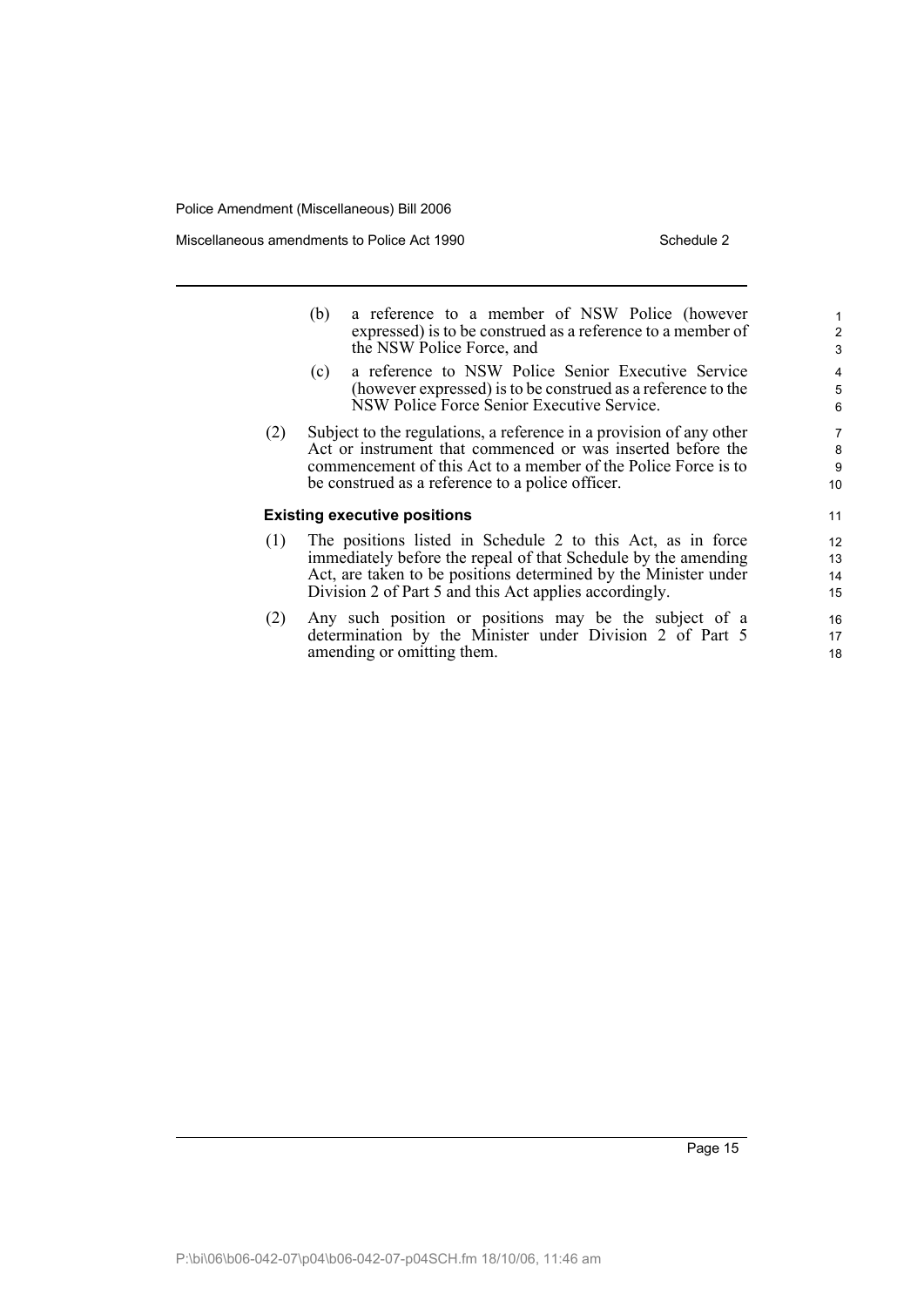Schedule 3 Amendment of other Acts

<span id="page-25-0"></span>

|     | <b>Schedule 3</b><br><b>Amendment of other Acts</b>                                                                                                                                                                      |
|-----|--------------------------------------------------------------------------------------------------------------------------------------------------------------------------------------------------------------------------|
|     | (Section 4)                                                                                                                                                                                                              |
| 3.1 | Australian Crime Commission (New South Wales) Act 2003<br><b>No 13</b>                                                                                                                                                   |
|     | Section 19 Administrative arrangements with Commonwealth<br>Omit "member of NSW Police".<br>Insert instead "member of the NSW Police Force".                                                                             |
| 3.2 | <b>Bail Act 1978 No 161</b>                                                                                                                                                                                              |
|     | Section 25A Stay of decision to grant bail if review sought<br>Omit "member of NSW Police" from the definition of <i>authorised officer</i> in<br>section $25A(6)$ .<br>Insert instead "member of the NSW Police Force". |
| 3.3 | <b>Child Protection (Offenders Prohibition Orders) Act 2004</b><br><b>No 46</b>                                                                                                                                          |
|     | Sections 17 and 18 (3) (c)<br>Omit "member of NSW Police" wherever occurring.<br>Insert instead "member of the NSW Police Force".                                                                                        |
| 3.4 | <b>Child Protection (Offenders Registration) Act 2000 No 42</b>                                                                                                                                                          |
|     | <b>Section 12E Power to take fingerprints</b><br>Omit "NSW Police" from section 12E (b).<br>Insert instead "the NSW Police Force".                                                                                       |
| [2] | <b>Section 21A Certificate evidence</b><br>Omit "member of NSW Police" from section 21A (1).<br>Insert instead "member of the NSW Police Force".                                                                         |
| 3.5 | <b>Commission for Children and Young People Act 1998 No 146</b>                                                                                                                                                          |
|     | Sections 45C (2) (c) and 45F<br>Omit "NSW Police" wherever occurring.<br>Insert instead "the NSW Police Force".                                                                                                          |
|     |                                                                                                                                                                                                                          |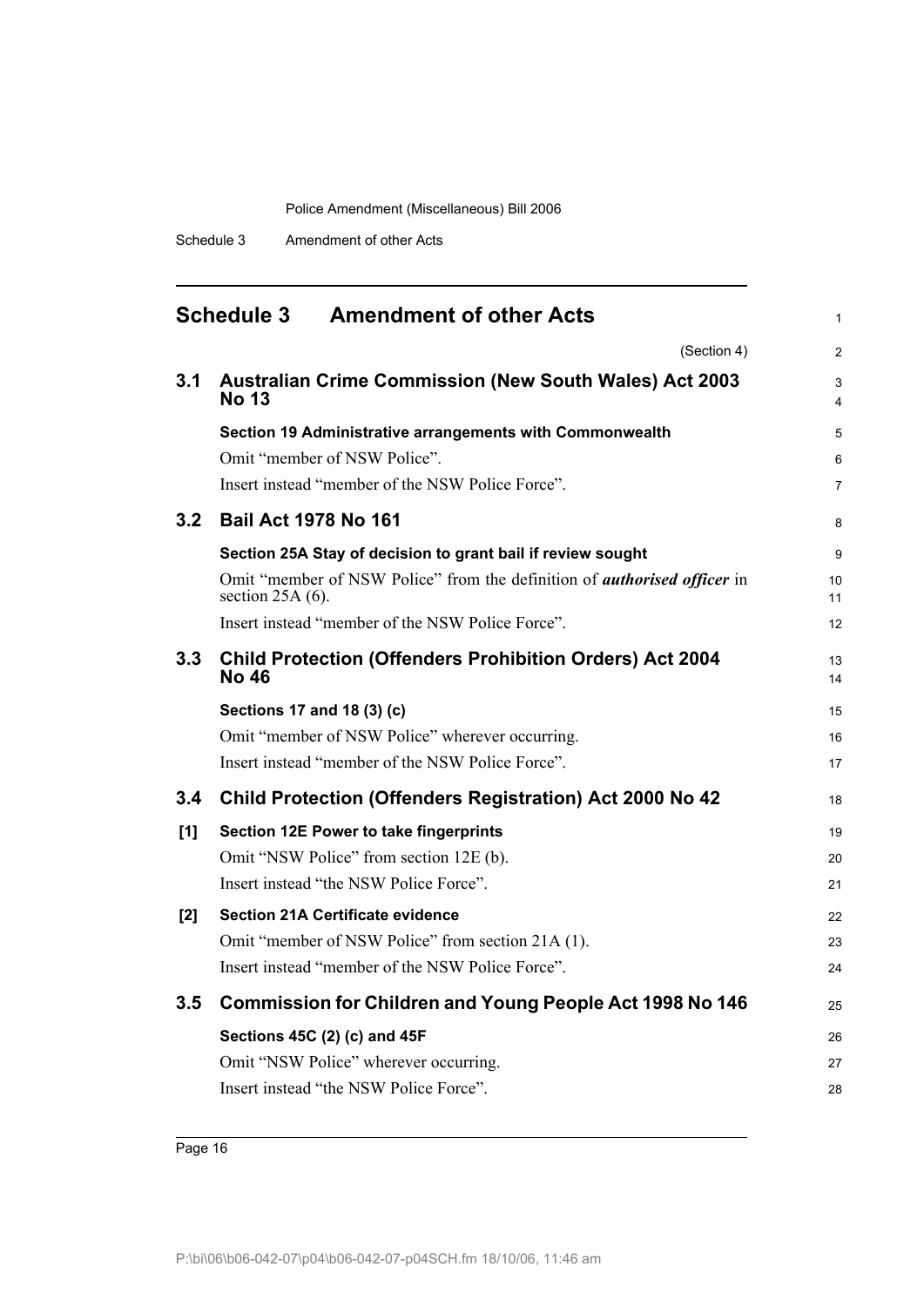Amendment of other Acts Schedule 3

| 3.6 |            |                     | <b>Conveyancers Licensing Act 2003 No 3</b>                                                                                                                  | $\mathbf{1}$   |
|-----|------------|---------------------|--------------------------------------------------------------------------------------------------------------------------------------------------------------|----------------|
|     |            |                     | <b>Section 161 Disclosure of information</b>                                                                                                                 | 2              |
|     |            |                     | Omit "member of NSW Police" from paragraph (a) of the definition of law<br><i>enforcement officer</i> in section 161 (5).                                    | 3<br>4         |
|     |            |                     | Insert instead "member of the NSW Police Force".                                                                                                             | 5              |
| 3.7 |            |                     | Crimes Act 1900 No 40                                                                                                                                        | 6              |
| [1] |            |                     | Section 33B Use or possession of weapon to resist arrest etc                                                                                                 | $\overline{7}$ |
|     | $33B(1)$ . |                     | Omit "member of the police force from investigating any act or circumstance<br>which reasonably calls for investigation by the member shall be" from section | 8<br>9<br>10   |
|     |            |                     | Insert instead "police officer from investigating any act or circumstance which<br>reasonably calls for investigation by the officer is".                    | 11<br>12       |
| [2] |            |                     | <b>Section 546C Resisting etc police</b>                                                                                                                     | 13             |
|     |            |                     | Omit "member of the police force". Insert instead "police officer".                                                                                          | 14             |
| [3] |            | <b>Section 546D</b> |                                                                                                                                                              | 15             |
|     |            |                     | Insert after section 546C:                                                                                                                                   | 16             |
|     | 546D       |                     | Impersonation of police officers                                                                                                                             | 17             |
|     |            | (1)                 | <b>General offence</b>                                                                                                                                       | 18             |
|     |            |                     | A person who impersonates a police officer is guilty of an<br>offence.<br>Maximum penalty: Imprisonment for 2 years, or a fine of 100                        | 19<br>20<br>21 |
|     |            |                     | penalty units, or both.                                                                                                                                      | 22             |
|     |            | (2)                 | <b>Aggravated offence</b>                                                                                                                                    | 23             |
|     |            |                     | A person who, with intent to deceive:                                                                                                                        | 24             |
|     |            |                     | impersonates a police officer, and<br>(a)                                                                                                                    | 25             |
|     |            |                     | purports to exercise a power or function as a police officer,<br>(b)<br>is guilty of an offence.                                                             | 26<br>27       |
|     |            |                     | Maximum penalty: Imprisonment for 7 years.                                                                                                                   | 28             |
|     |            | (3)                 | An offence against subsection $(1)$ is a summary offence.                                                                                                    | 29             |
|     |            | (4)                 | In this section:                                                                                                                                             | 30             |
|     |            |                     | <i>impersonation</i> does not include conduct engaged in solely for<br>satirical purposes.                                                                   | 31<br>32       |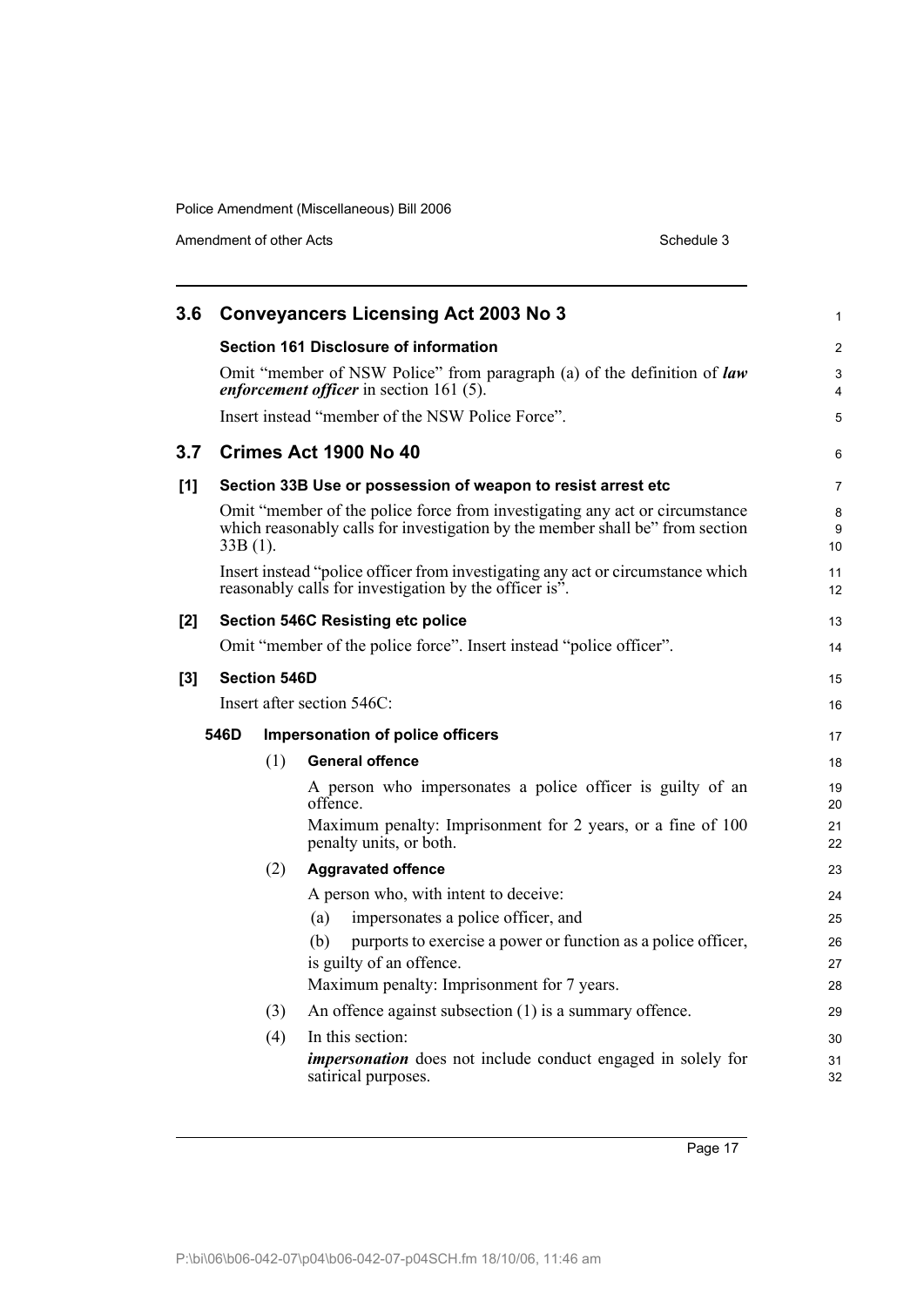| [4] | <b>Section 547B Public mischief</b>                                                                                     | 1              |
|-----|-------------------------------------------------------------------------------------------------------------------------|----------------|
|     | Omit "member of the police force" wherever occurring.                                                                   | $\overline{2}$ |
|     | Insert instead "police officer".                                                                                        | 3              |
| 3.8 | <b>Criminal Assets Recovery Act 1990 No 23</b>                                                                          | 4              |
|     | Section 59A Ministerial arrangements for things seized in connection<br>with extra-territorial offences                 | 5<br>6         |
|     | Omit "NSW Police" from paragraph (a) of the definition of <i>appropriate</i><br><i>authority</i> in section 59A $(3)$ . | 7<br>8         |
|     | Insert instead "the NSW Police Force".                                                                                  | 9              |
| 3.9 | <b>Criminal Procedure Act 1986 No 209</b>                                                                               | 10             |
|     | Schedule 1 Indictable offences triable summarily                                                                        | 11             |
|     | Insert after clause 16A of Table 1:                                                                                     | 12             |
|     | 16B<br><b>Impersonating police officers</b>                                                                             | 13             |
|     | An offence under section 546D (2) of the Crimes Act 1900.                                                               | 14             |
|     | 3.10 Drug Misuse and Trafficking Act 1985 No 226                                                                        | 15             |
|     | <b>Sections 39PB and 39RA</b>                                                                                           | 16             |
|     | Omit "NSW Police" wherever occurring.                                                                                   | 17             |
|     | Insert instead "the NSW Police Force".                                                                                  | 18             |
|     | 3.11 Fair Trading Act 1987 No 68                                                                                        | 19             |
|     | <b>Section 9A Exchange of information</b>                                                                               | 20             |
|     | Omit "NSW Police" from paragraph (a) of the definition of law enforcement<br><i>agency</i> in section 9A (7).           | 21<br>22       |
|     | Insert instead "the NSW Police Force".                                                                                  | 23             |
|     | 3.12 Firearms Act 1996 No 46                                                                                            | 24             |
|     | Section 78 Compensation for surrendering prohibited pistols and<br>post-1946 pistols                                    | 25<br>26       |
|     | Omit "member of NSW Police" from section 78 (2) (b), (3) (b) and (4) (c)<br>wherever occurring.                         | 27<br>28       |
|     | Insert instead "member of the NSW Police Force".                                                                        | 29             |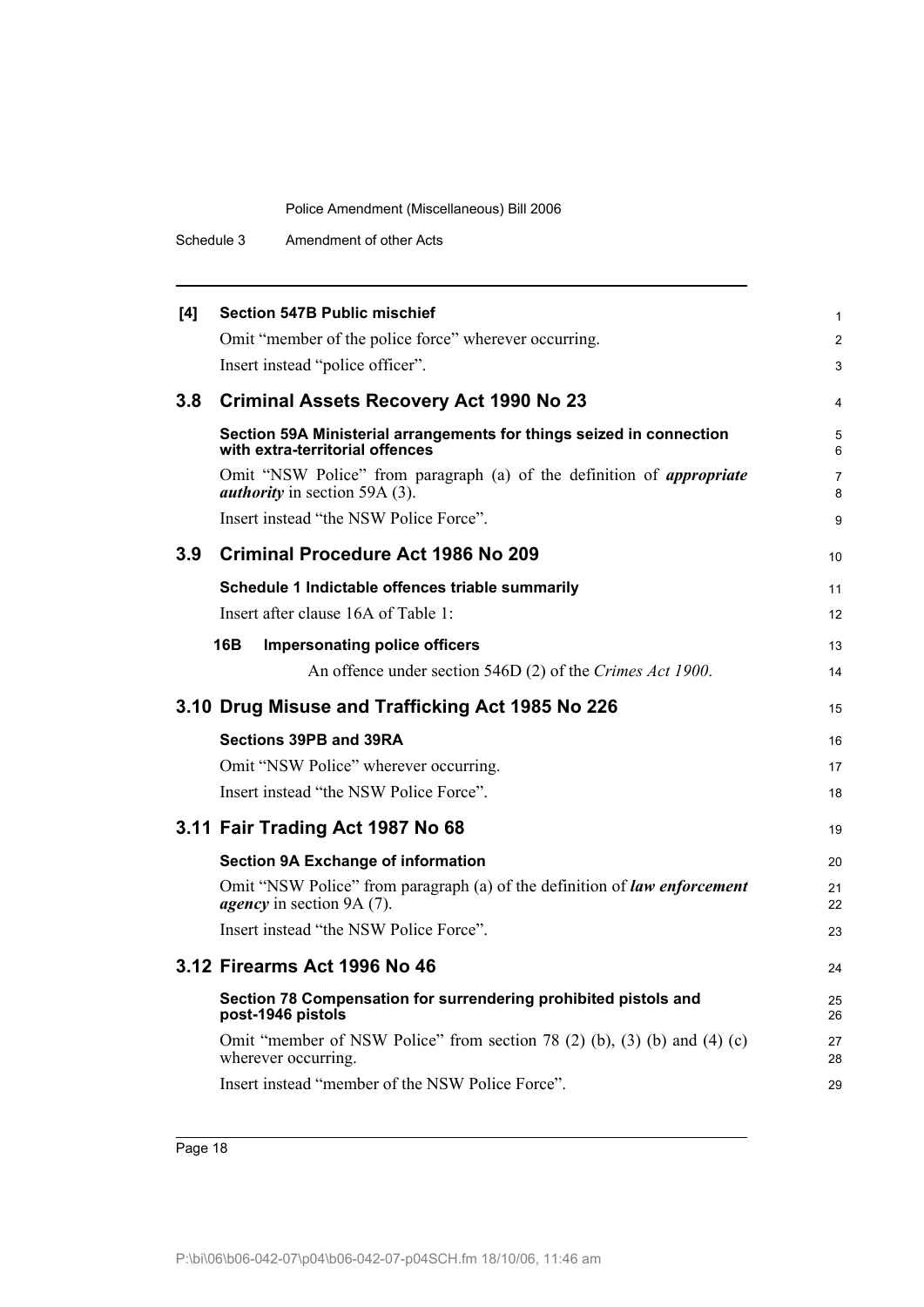Amendment of other Acts Schedule 3

|     | 3.13 First State Superannuation Act 1992 No 100                                                                       | 1        |
|-----|-----------------------------------------------------------------------------------------------------------------------|----------|
|     | Section 6 Employers to whom Act applies                                                                               | 2        |
|     | Omit "NSW Police" from section 6 (2) wherever occurring.                                                              | 3        |
|     | Insert instead "the NSW Police Force".                                                                                | 4        |
|     | 3.14 Freedom of Information Act 1989 No 5                                                                             | 5        |
|     | <b>Schedule 1 Exempt documents</b>                                                                                    | 6        |
|     | Omit "NSW Police" from clause 4 (3) (b) and (3A) wherever occurring.                                                  | 7        |
|     | Insert instead "the NSW Police Force".                                                                                | 8        |
|     | 3.15 Health Records and Information Privacy Act 2002 No 71                                                            | 9        |
|     | <b>Section 4 Definitions</b>                                                                                          | 10       |
|     | Omit "NSW Police" from paragraph (c) of the definition of <i>public sector</i><br><i>official</i> in section $4(1)$ . | 11<br>12 |
|     | Insert instead "the NSW Police Force".                                                                                | 13       |
|     | 3.16 Health Services Act 1997 No 154                                                                                  | 14       |
| [1] | Section 115 (2), note                                                                                                 | 15       |
|     | Omit "NSW Police". Insert instead "the NSW Police Force".                                                             | 16       |
| [2] | Section 121P Incumbent officers' accrued leave                                                                        | 17       |
|     | Omit "member of NSW Police" from section 121P (5) (b).                                                                | 18       |
|     | Insert instead "member of the NSW Police Force".                                                                      | 19       |
|     | 3.17 Industrial Relations Act 1996 No 17                                                                              | 20       |
|     | <b>Dictionary</b>                                                                                                     | 21       |
|     | Omit "NSW Police" from the definition of <i>public sector employee</i> .                                              | 22       |
|     | Insert instead "the NSW Police Force".                                                                                | 23       |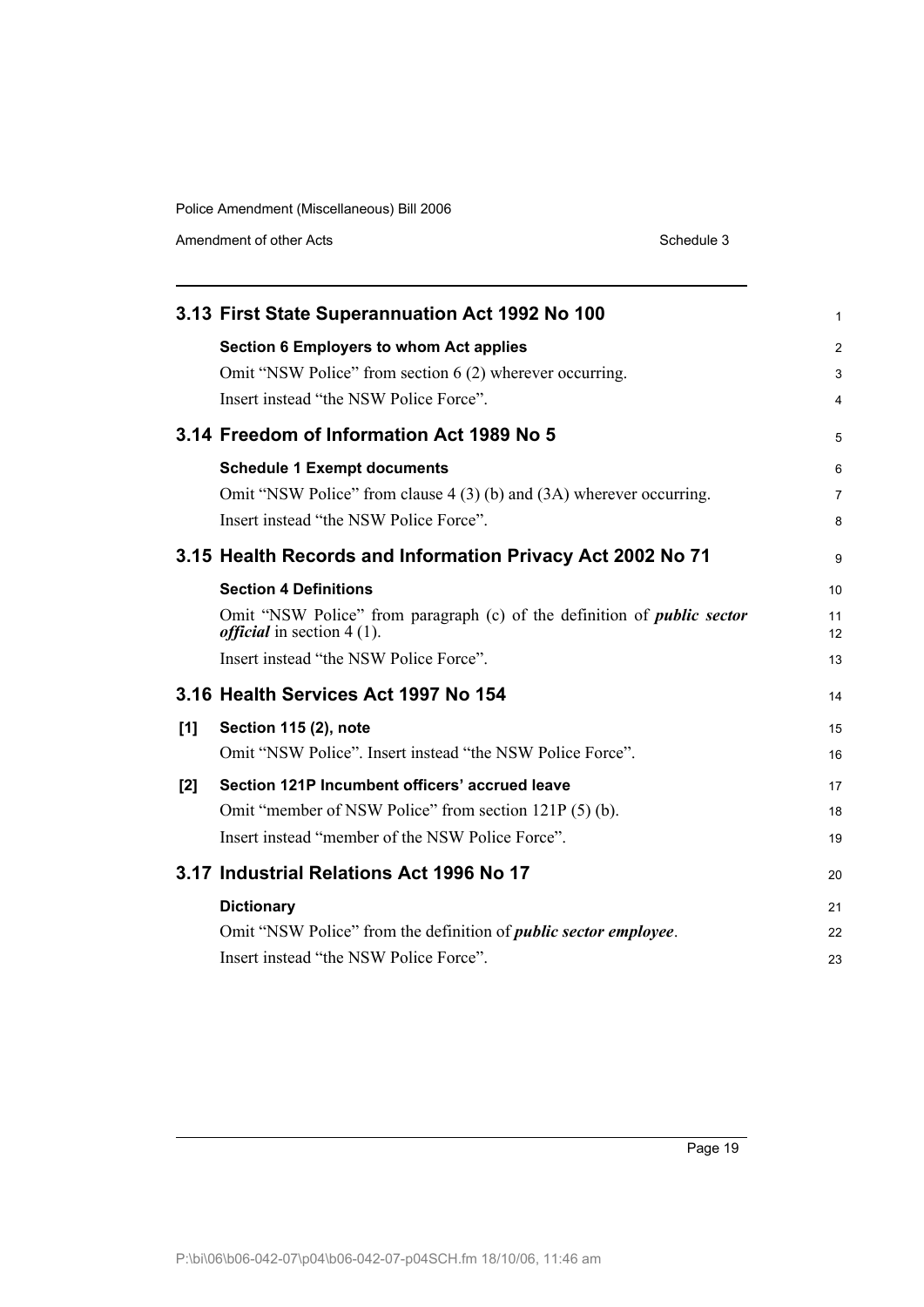Schedule 3 Amendment of other Acts

|       | 3.18 Interpretation Act 1987 No 15                                                                                                                                                                                                                                                | 1                                  |
|-------|-----------------------------------------------------------------------------------------------------------------------------------------------------------------------------------------------------------------------------------------------------------------------------------|------------------------------------|
|       | Section 21 Meanings of commonly used words and expressions                                                                                                                                                                                                                        | 2                                  |
|       | Omit the definitions of <i>NSW Police</i> , <i>Police Force</i> and <i>police officer</i> from<br>section 21 $(1)$ .                                                                                                                                                              | 3<br>4                             |
|       | Insert instead in alphabetical order:<br>NSW Police Force means the NSW Police Force established by<br>the <i>Police Act 1990</i> .<br><i>police officer</i> means a member of the NSW Police Force who is<br>a police officer within the meaning of the <i>Police Act 1990</i> . | 5<br>6<br>$\overline{7}$<br>8<br>9 |
|       | 3.19 Law Enforcement and National Security (Assumed<br>Identities) Act 1998 No 154                                                                                                                                                                                                | 10<br>11                           |
|       | The whole Act                                                                                                                                                                                                                                                                     | 12                                 |
|       | Omit "NSW Police" wherever occurring.                                                                                                                                                                                                                                             | 13                                 |
|       | Insert instead "the NSW Police Force".                                                                                                                                                                                                                                            | 14                                 |
|       | 3.20 Law Enforcement (Controlled Operations) Act 1997 No 136                                                                                                                                                                                                                      | 15                                 |
|       | The whole Act                                                                                                                                                                                                                                                                     | 16                                 |
|       | Omit "NSW Police" wherever occurring.                                                                                                                                                                                                                                             | 17                                 |
|       | Insert instead "the NSW Police Force".                                                                                                                                                                                                                                            | 18                                 |
|       | 3.21 Law Enforcement (Powers and Responsibilities) Act 2002<br><b>No 103</b>                                                                                                                                                                                                      | 19<br>20                           |
| [1]   | The whole Act (except Schedule 4)                                                                                                                                                                                                                                                 | 21                                 |
|       | Omit "NSW Police" wherever occurring (except where elsewhere specifically<br>referred to in this Subschedule).                                                                                                                                                                    | 22<br>23                           |
|       | Insert instead "the NSW Police Force".                                                                                                                                                                                                                                            | 24                                 |
| $[2]$ | <b>Section 3 Interpretation</b>                                                                                                                                                                                                                                                   | 25                                 |
|       | Omit the definition of $NSW$ Police from section 3 (1).                                                                                                                                                                                                                           | 26                                 |
|       | Insert instead:                                                                                                                                                                                                                                                                   | 27                                 |
|       | <b>NSW Police Force means the NSW Police Force established by</b><br>the <i>Police Act 1990</i> .                                                                                                                                                                                 | 28<br>29                           |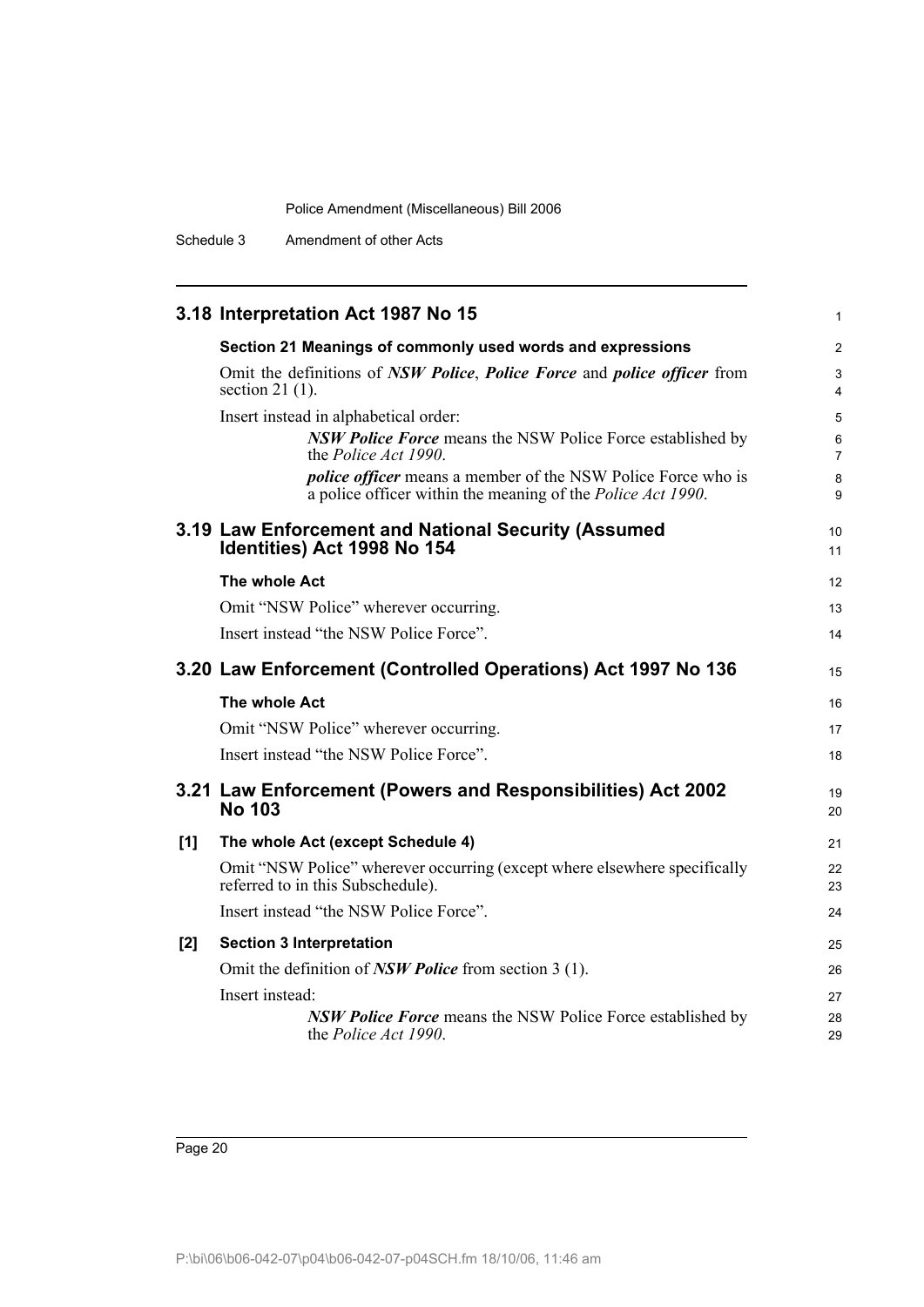Amendment of other Acts Schedule 3

|     | 3.22 Pawnbrokers and Second-hand Dealers Act 1996 No 13                                                                              | $\mathbf{1}$        |
|-----|--------------------------------------------------------------------------------------------------------------------------------------|---------------------|
|     | Section 44 Disclosure or use of personal information by licensees and<br>others                                                      | $\overline{2}$<br>3 |
|     | Omit "member of NSW Police" from paragraph (a) of the definition of law<br>enforcement officer in section 44 (4).                    | 4<br>5              |
|     | Insert instead "member of the NSW Police Force".                                                                                     | 6                   |
|     | 3.23 Photo Card Act 2005 No 20                                                                                                       | 7                   |
|     | Section 19 Release of photographs prohibited<br>Omit "NSW Police" from section 19 (1) (a).<br>Insert instead "the NSW Police Force". | 8<br>9<br>10        |
|     | 3.24 Police Association Employees (Superannuation) Act 1969<br><b>No 33</b>                                                          | 11<br>12            |
|     | <b>Section 2 Definitions</b>                                                                                                         | 13                  |
|     | Omit "NSW Police" from the definition of <i>member of the police force</i> in<br>section $2(1)$ .                                    | 14<br>15            |
|     | Insert instead "the NSW Police Force".                                                                                               | 16                  |
|     | 3.25 Police Integrity Commission Act 1996 No 28                                                                                      | 17                  |
| [1] | The whole Act                                                                                                                        | 18                  |
|     | Omit "NSW Police" wherever occurring (except where elsewhere specifically<br>referred to in this Subschedule).                       | 19<br>20            |
|     | Insert instead "the NSW Police Force".                                                                                               | 21                  |
| [2] | <b>Section 3 Principal objects of Act</b>                                                                                            | 22                  |
|     | Omit "serious" from section 3 (a).                                                                                                   | 23                  |
| [3] | Section 3 (b)                                                                                                                        | 24                  |
|     | Omit "serious police misconduct and other".                                                                                          | 25                  |
| [4] | <b>Section 4 Definitions</b>                                                                                                         | 26                  |
|     | Omit the definitions of <i>Category 1 complaint</i> and <i>serious police misconduct</i><br>from section $4(1)$ .                    | 27<br>28            |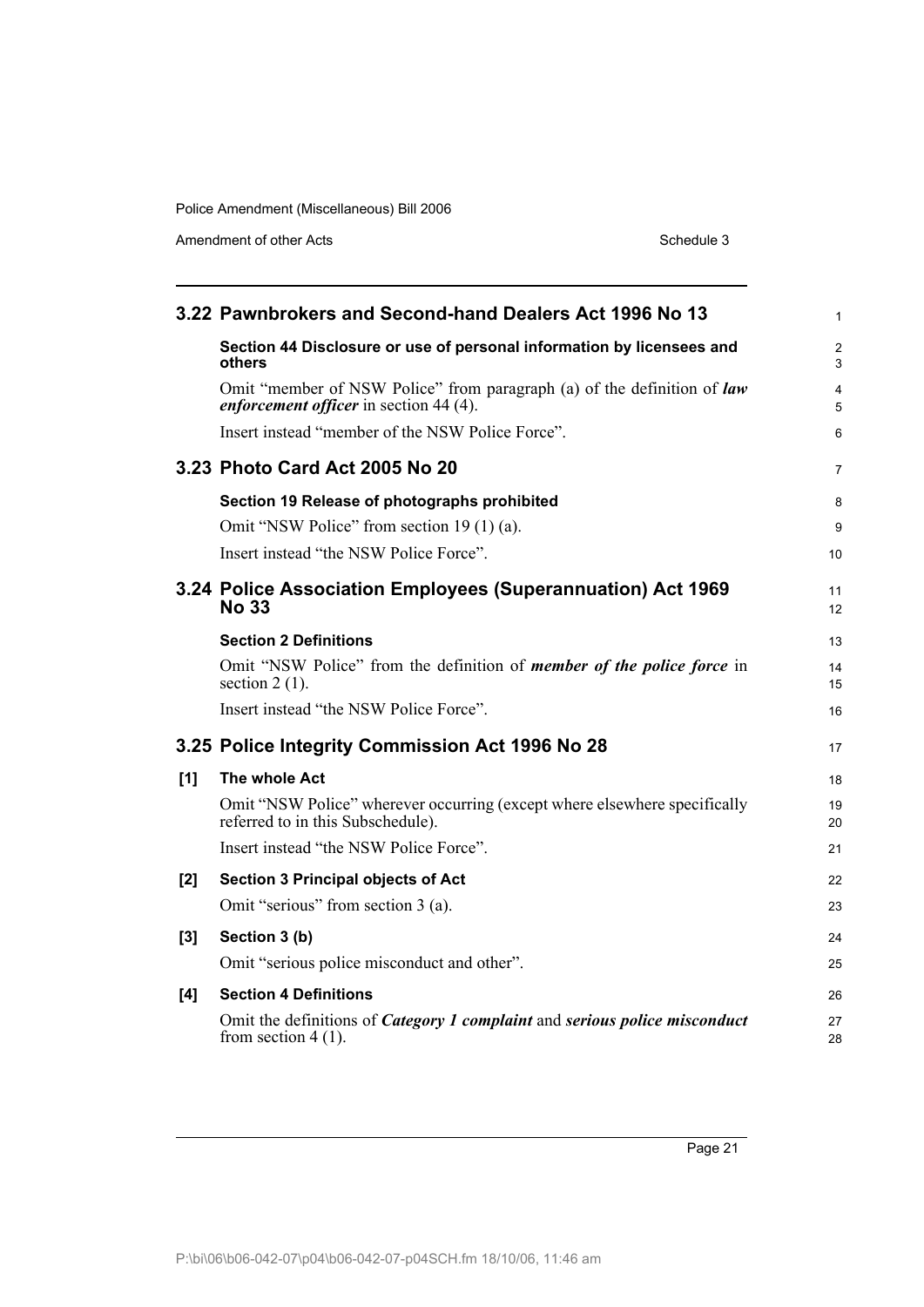| [5]    |    |                      |          | <b>Section 13 Principal functions</b>                                                                                                                                               | 1              |
|--------|----|----------------------|----------|-------------------------------------------------------------------------------------------------------------------------------------------------------------------------------------|----------------|
|        |    |                      |          | Omit section 13 (1) (a)–(c). Insert instead:                                                                                                                                        | $\overline{2}$ |
|        |    |                      | (a)      | to prevent police misconduct,                                                                                                                                                       | 3              |
|        |    |                      | (b)      | to detect or investigate, or manage or oversee other<br>agencies in the detection or investigation of, police<br>misconduct,                                                        | 4<br>5<br>6    |
| [6]    |    |                      |          | Section 13 (2) and 14 (e) and (f)                                                                                                                                                   | $\overline{7}$ |
|        |    |                      |          | Omit sections 13 $(2)$ and 14 $(e)$ and $(f)$ .                                                                                                                                     | 8              |
| [7]    |    |                      |          | Sections 13 (3) and 30 (2) (b)                                                                                                                                                      | 9              |
|        |    |                      |          | Omit "serious" wherever occurring.                                                                                                                                                  | 10             |
| [8]    |    |                      |          | Section 67 Definition of Category 1 complaint                                                                                                                                       | 11             |
|        |    | Omit the section.    |          |                                                                                                                                                                                     | 12             |
| [9]    |    |                      |          | <b>Section 68 Application of Part</b>                                                                                                                                               | 13             |
|        |    | Omit section 68 (3). |          |                                                                                                                                                                                     | 14             |
| $[10]$ |    | Commission           |          | Section 69 Copies of Category 1 complaints to be forwarded to                                                                                                                       | 15<br>16       |
|        |    | Omit the section.    |          |                                                                                                                                                                                     | 17             |
| $[11]$ |    | Sections 70 and 71   |          |                                                                                                                                                                                     | 18             |
|        |    |                      |          | Omit sections 70–73. Insert instead:                                                                                                                                                | 19             |
|        | 70 |                      |          | Powers of Commission in respect of police complaints                                                                                                                                | 20             |
|        |    | (1)                  |          | The Commission may decide in relation to a police complaint<br>(however made):                                                                                                      | 21<br>22       |
|        |    |                      | (a)      | to investigate or take over the investigation of the<br>complaint, or                                                                                                               | 23<br>24       |
|        |    |                      | (b)      | to investigate or take over the investigation of part of the<br>complaint, or                                                                                                       | 25<br>26       |
|        |    |                      | (c)      | to refer the complaint or part of the complaint to the<br>Ombudsman or to the Commissioner of Police to be dealt<br>with in accordance with Part 8A of the <i>Police Act 1990</i> . | 27<br>28<br>29 |
|        |    | (2)                  | section. | The Commission may review any decision made by it under this                                                                                                                        | 30<br>31       |
|        |    |                      |          |                                                                                                                                                                                     |                |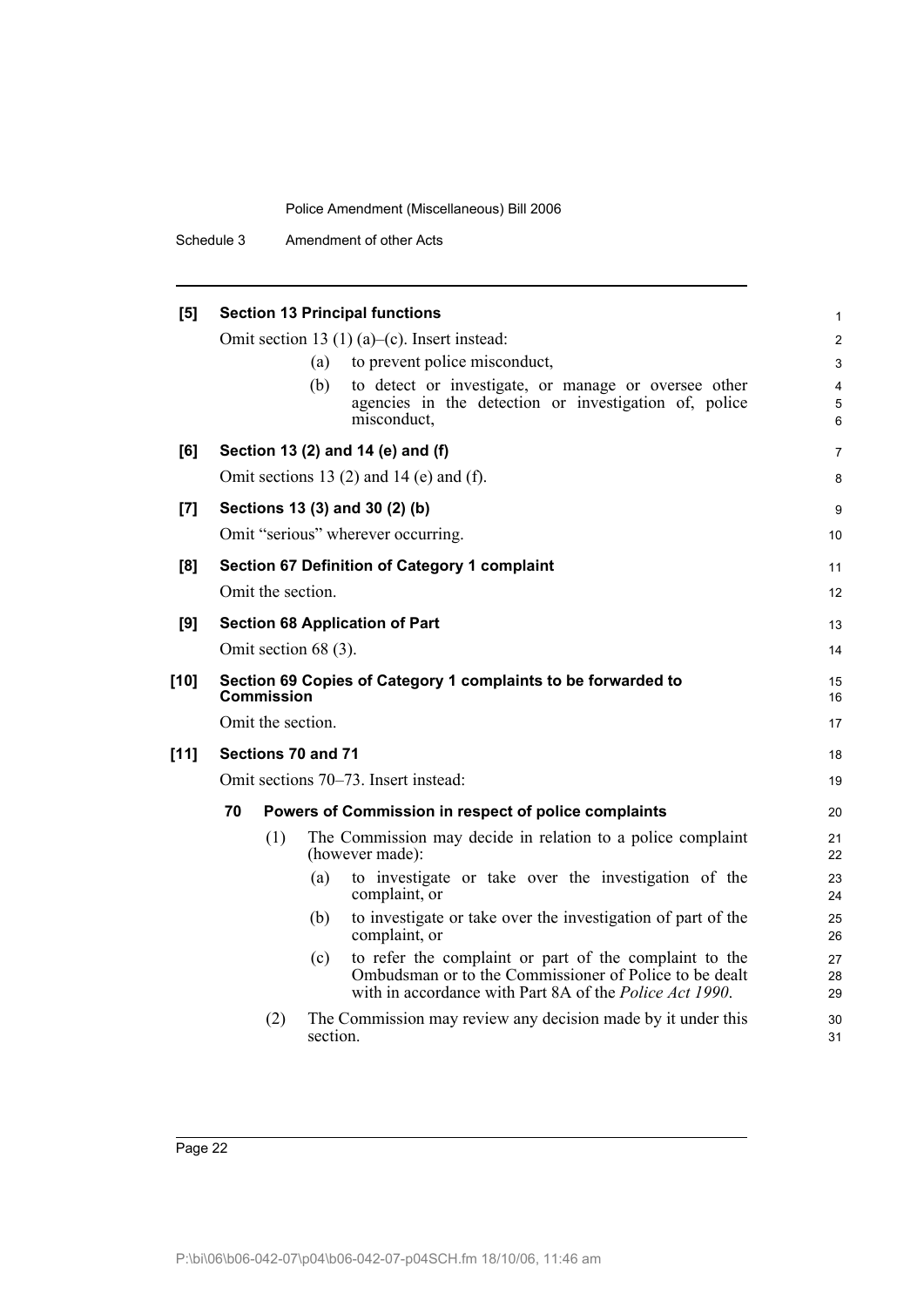Amendment of other Acts **Schedule 3** and the 3 schedule 3

- (3) The Commission may investigate any matter relating to a police complaint even though it refers the complaint or part of the complaint to be dealt with in accordance with Part 8A of the *Police Act 1990*.
- (4) The Commission may make a decision under this section before the commencement of an investigation by the Commissioner of Police under Part 8A of the *Police Act 1990*, during the progress of any such investigation or after any such investigation.
- (5) A complaint, to the extent that it is investigated by the Commission, cannot be dealt with as a complaint under Part 8A of the *Police Act 1990* and for that purpose is taken not to be a police complaint, except as directed by the Commission either generally or in any particular case or as directed by the regulations.

#### **71 Commissioner of Police to be notified of take over or referral of investigation**

- (1) The Commission must notify the Commissioner of Police of any decision to investigate or take over the investigation of a police complaint or part of a police complaint or to refer a complaint or part of a complaint to be dealt with in accordance with Part 8A of the *Police Act 1990*.
- (2) The Commission must notify the Commissioner of Police of any change to a decision referred to in subsection (1).
- (3) If the Commission makes a decision to investigate or take over the investigation of part of a police complaint, or to refer to the Commissioner of Police part of a police complaint, the Commission is to revise the complaint by removing the reference to the part of the conduct concerned that it has decided to investigate itself. The Commission is to provide a copy of the revised complaint to the Commissioner of Police.
- (4) The revised complaint is to be dealt with in accordance with Part 8A of the *Police Act 1990*.
- (5) The Commission is not the complainant for a revised complaint and the original complainant continues to be the complainant for the purposes of the revised complaint.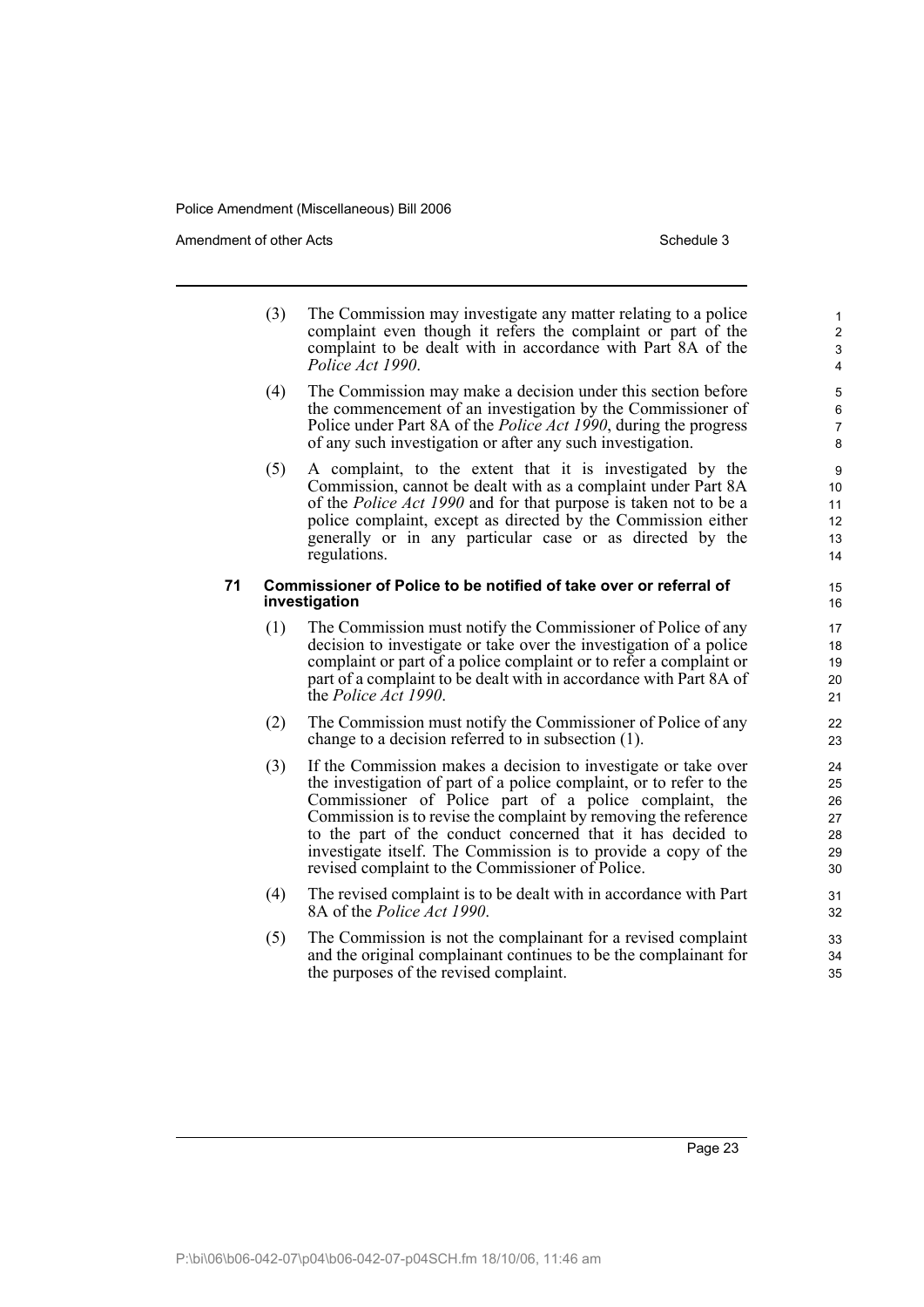Schedule 3 Amendment of other Acts

| $[12]$ | Section 74 Termination of police investigations                                                                                                                                                                              | $\mathbf{1}$                            |
|--------|------------------------------------------------------------------------------------------------------------------------------------------------------------------------------------------------------------------------------|-----------------------------------------|
|        | Omit "If the Commissioner of Police is directed under this Part not to<br>investigate a Category 1 complaint (or any part of a Category 1 complaint)"<br>from section 74 $(1)$ .                                             | $\overline{2}$<br>3<br>$\overline{4}$   |
|        | Insert instead "If the Commissioner of Police is notified under this Part of a<br>decision by the Commission to investigate or take over the investigation of a<br>police complaint or any part of a police complaint".      | $\sqrt{5}$<br>$\,6\,$<br>$\overline{7}$ |
| $[13]$ | <b>Section 99 Annual reports</b>                                                                                                                                                                                             | 8                                       |
|        | Omit "NSW Police Senior Executive Service" from section 99 (2) (c).                                                                                                                                                          | 9                                       |
|        | Insert instead "the NSW Police Force Senior Executive Service".                                                                                                                                                              | 10                                      |
| $[14]$ | Section 128 Notification of police complaints by ICAC to Ombudsman or<br><b>PIC</b>                                                                                                                                          | 11<br>12                                |
|        | Omit "serious police misconduct" wherever occurring in section 128 (2) and<br>(3).                                                                                                                                           | 13<br>14                                |
|        | Insert instead "police misconduct of a kind that should be referred to PIC".                                                                                                                                                 | 15                                      |
| $[15]$ | Schedule 3 Savings, transitional and other provisions                                                                                                                                                                        | 16                                      |
|        | Insert at the end of clause $1(1)$ :                                                                                                                                                                                         | 17                                      |
|        | Police Amendment (Miscellaneous) Act 2006 (but only to the<br>extent that it amends this Act)                                                                                                                                | 18<br>19                                |
| $[16]$ | <b>Schedule 3</b>                                                                                                                                                                                                            | 20                                      |
|        | Insert at the end of the Schedule with appropriate Part and clause numbering:                                                                                                                                                | 21                                      |
|        | Part<br>Provisions consequent on enactment of                                                                                                                                                                                | 22                                      |
|        | <b>Police Amendment (Miscellaneous) Act</b>                                                                                                                                                                                  | 23                                      |
|        | 2006                                                                                                                                                                                                                         | 24                                      |
|        | <b>Complaints</b>                                                                                                                                                                                                            | 25                                      |
|        | Sections 70 and 71, as substituted by the Police Amendment<br>(Miscellaneous) Act 2006, and section 74, as amended by that<br>Act, apply to complaints made before the commencement of<br>those sections and that amendment. | 26<br>27<br>28<br>29                    |
|        |                                                                                                                                                                                                                              |                                         |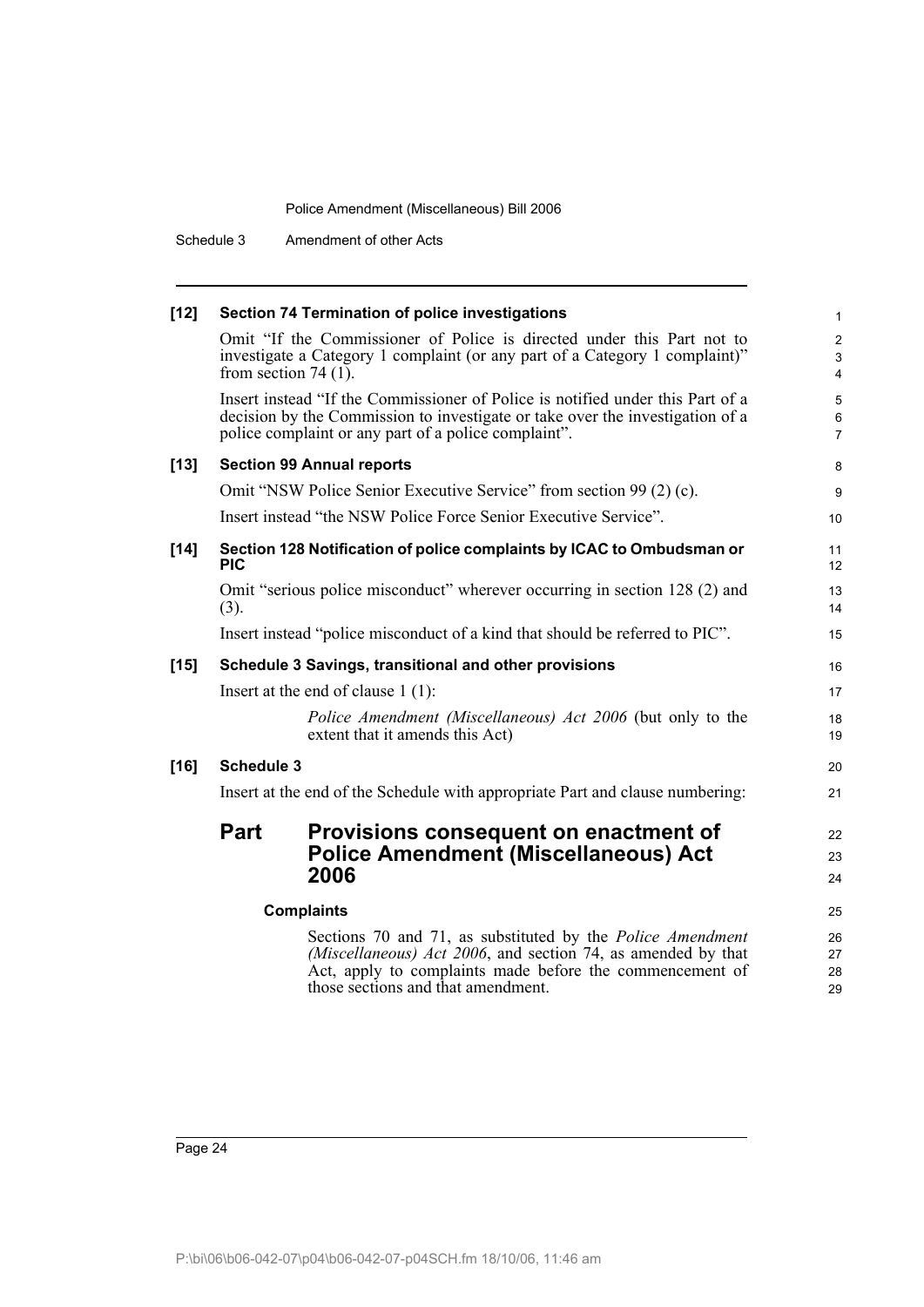Amendment of other Acts Schedule 3

|     | 3.26 Police Regulation (Superannuation) Act 1906 No 28                                                                                                                           | 1                   |
|-----|----------------------------------------------------------------------------------------------------------------------------------------------------------------------------------|---------------------|
|     | The whole Act<br>Omit "NSW Police" wherever occurring.                                                                                                                           | $\overline{c}$<br>3 |
|     | Insert instead "the NSW Police Force".                                                                                                                                           | 4                   |
|     | 3.27 Prevention of Cruelty to Animals Act 1979 No 200                                                                                                                            | 5                   |
|     | Section 24J Powers of inspectors in relation to care of animals                                                                                                                  | 6                   |
|     | Omit "NSW Police" from section 24J (4) wherever occurring.                                                                                                                       | 7                   |
|     | Insert instead "the NSW Police Force".                                                                                                                                           | 8                   |
|     | 3.28 Privacy and Personal Information Protection Act 1998<br><b>No 133</b>                                                                                                       | 9<br>10             |
| [1] | <b>Section 3 Definitions</b>                                                                                                                                                     | 11                  |
|     | Omit "NSW Police" from paragraph (a) of the definition of law enforcement<br><i>agency</i> in section $3(1)$ .                                                                   | 12<br>13            |
|     | Insert instead "the NSW Police Force".                                                                                                                                           | 14                  |
| [2] | Section 3 (1), definition of "public sector agency"                                                                                                                              | 15                  |
|     | Omit "NSW Police" from paragraph (e).                                                                                                                                            | 16                  |
|     | Insert instead "the NSW Police Force".                                                                                                                                           | 17                  |
| [3] | Section 3 (1), definition of "public sector official"                                                                                                                            | 18                  |
|     | Omit "NSW Police" from paragraph (c).                                                                                                                                            | 19                  |
|     | Insert instead "the NSW Police Force".                                                                                                                                           | 20                  |
| [4] | Section 27 Specific exemptions (ICAC, ICAC Inspector and Inspector's<br>staff, NSW Police Force, PIC, Inspector of PIC and Inspector's staff and<br><b>NSW Crime Commission)</b> | 21<br>22<br>23      |
|     | Omit "NSW Police" from section 27 (1) and (2) wherever occurring.                                                                                                                | 24                  |
|     | Insert instead "the NSW Police Force".                                                                                                                                           | 25                  |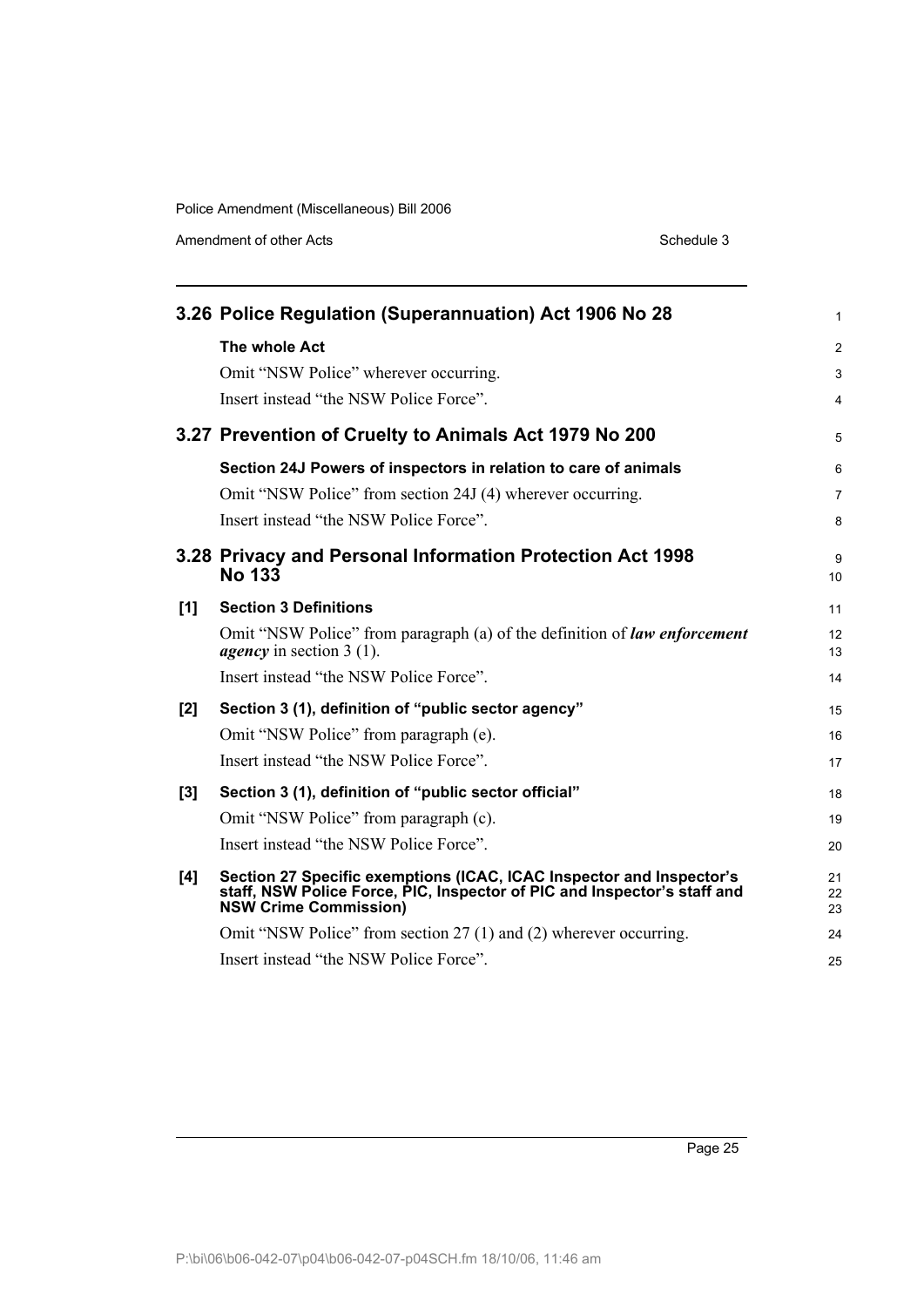Schedule 3 Amendment of other Acts

|     | 3.29 Public Finance and Audit Act 1983 No 152                                                                 | 1  |
|-----|---------------------------------------------------------------------------------------------------------------|----|
| [1] | The whole Act (except Schedule 3)                                                                             | 2  |
|     | Omit "NSW Police" wherever occurring.                                                                         | 3  |
|     | Insert instead "the NSW Police Force".                                                                        | 4  |
| [2] | <b>Schedule 3 Departments</b>                                                                                 | 5  |
|     | Omit the matter relating to NSW Police.                                                                       | 6  |
|     | Insert instead in Columns 1 and 2, respectively:                                                              | 7  |
|     | <b>NSW Police Force</b><br>Commissioner of Police                                                             |    |
|     | 3.30 Public Sector Employment and Management Act 2002 No 43                                                   | 8  |
| [1] | <b>Section 3 Definitions</b>                                                                                  | 9  |
|     | Omit "NSW Police" from paragraph (c) of the definition of <i>public sector</i><br>service in section $3(1)$ . | 10 |
|     |                                                                                                               | 11 |
|     | Insert instead "the NSW Police Force".                                                                        | 12 |
| [2] | Section 4A, note and section 78 (9) (a)                                                                       | 13 |
|     | Omit "NSW Police" wherever occurring.                                                                         | 14 |
|     | Insert instead "the NSW Police Force".                                                                        | 15 |
| [3] | <b>Section 114 Definitions</b>                                                                                | 16 |
|     | Omit "member of NSW Police" from section 114 (3) (a) (ii).                                                    | 17 |
|     | Insert instead "member of the NSW Police Force".                                                              | 18 |
|     | 3.31 Road Transport (General) Act 2005 No 11                                                                  | 19 |
|     | Section 255 Register of written off and wrecked motor vehicles                                                | 20 |
|     | Omit "NSW Police" from section 255 (6) (a).                                                                   | 21 |
|     | Insert instead "the NSW Police Force".                                                                        | 22 |
|     |                                                                                                               |    |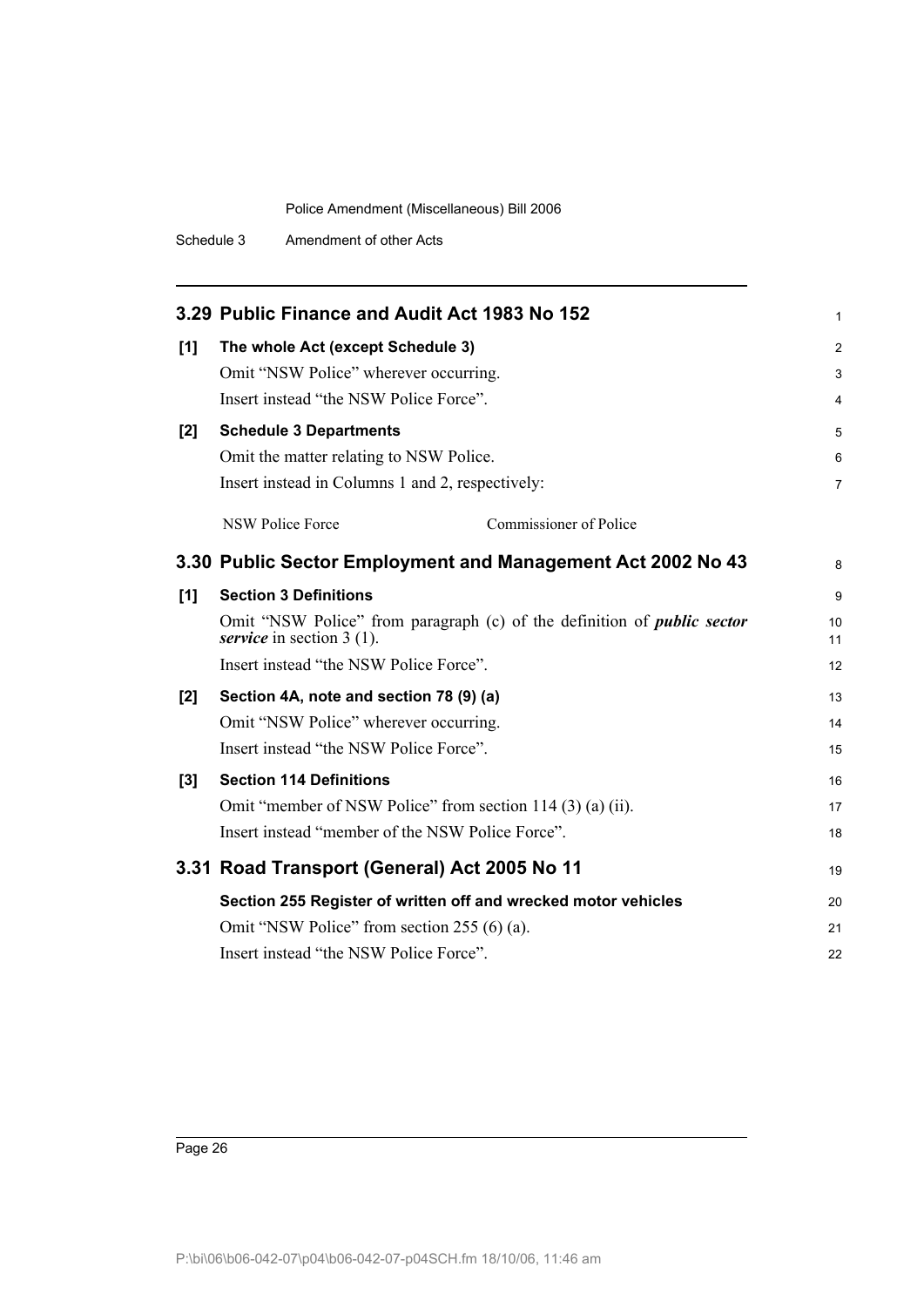Amendment of other Acts Schedule 3

|     | 3.32 Security Industry Act 1997 No 157                                                                                                   | 1              |
|-----|------------------------------------------------------------------------------------------------------------------------------------------|----------------|
| [1] | Sections 6 (2) (a) and 18 (7) (a)                                                                                                        | 2              |
|     | Omit "member of NSW Police" wherever occurring.                                                                                          | 3              |
|     | Insert instead "member of the NSW Police Force".                                                                                         | 4              |
| [2] | <b>Section 45A Penalty notices</b>                                                                                                       | 5              |
|     | Omit "member of the NSW Police" from section 45A (9) (a).                                                                                | 6              |
|     | Insert instead "member of the NSW Police Force".                                                                                         | $\overline{7}$ |
|     | 3.33 State Emergency and Rescue Management Act 1989 No 165                                                                               | 8              |
| [1] | <b>Section 3 Definitions</b>                                                                                                             | 9              |
|     | Omit "NSW Police" from the definition of <i>emergency services organisation</i><br>in section $3(1)$ .                                   | 10<br>11       |
|     | Insert instead "the NSW Police Force".                                                                                                   | 12             |
| [2] | Section 3 (1), definition of "government agency"                                                                                         | 13             |
|     | Omit "NSW Police" from paragraph (c).                                                                                                    | 14             |
|     | Insert instead "the NSW Police Force".                                                                                                   | 15             |
| [3] | Sections 18 (1B) and 51 (2) and (3)                                                                                                      | 16             |
|     | Omit "member of NSW Police" wherever occurring.                                                                                          | 17             |
|     | Insert instead "member of the NSW Police Force".                                                                                         | 18             |
| [4] | Section 26 NSW Police Force to provide executive support for District<br><b>Emergency Management Committee and Operations Controller</b> | 19<br>20       |
|     | Omit "NSW Police" from section 26 (1).                                                                                                   | 21             |
|     | Insert instead "The NSW Police Force".                                                                                                   | 22             |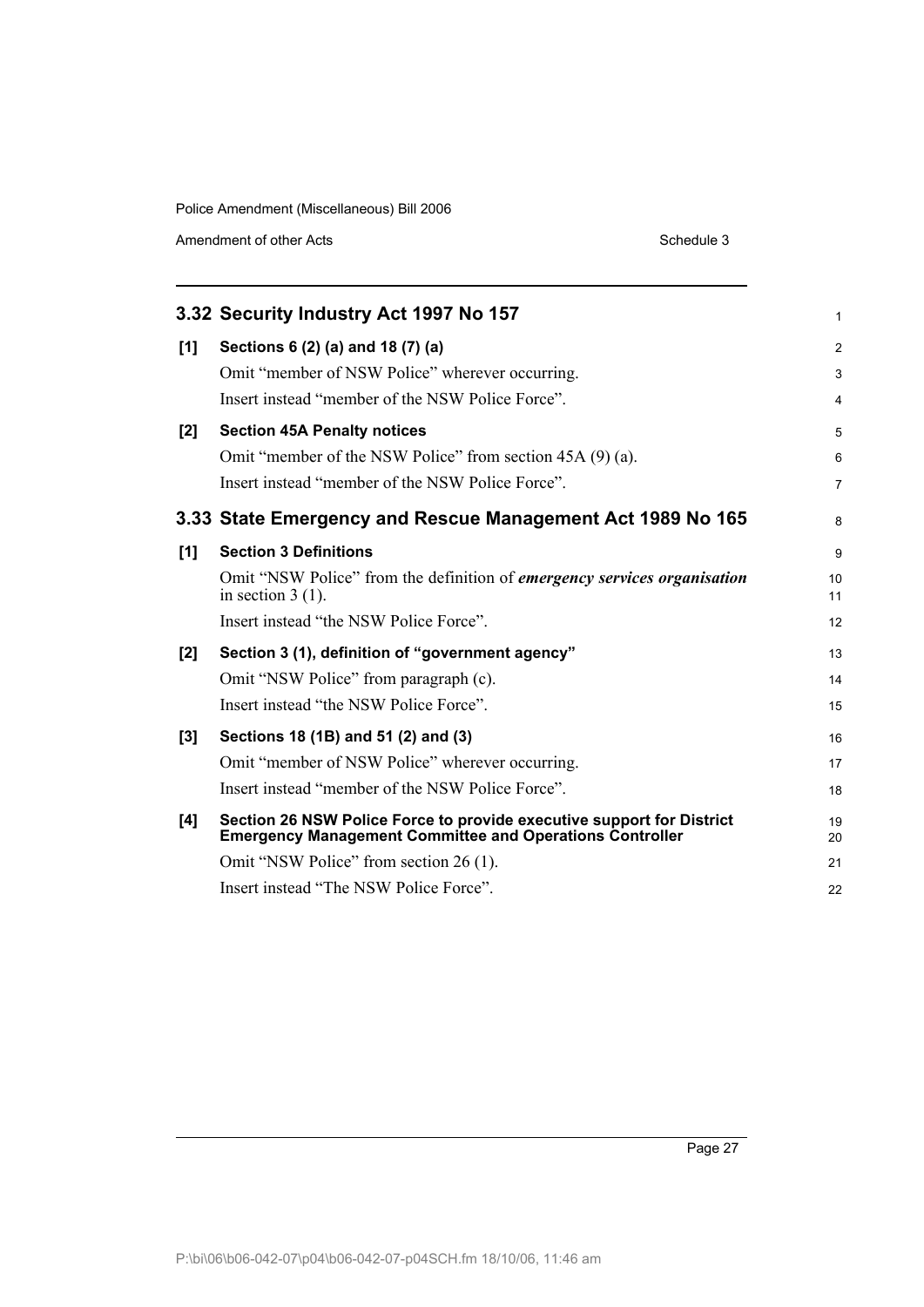| [5] | <b>Section 43 Composition of Board</b>                                                                                             | $\mathbf{1}$        |
|-----|------------------------------------------------------------------------------------------------------------------------------------|---------------------|
|     | Omit "member of NSW Police Senior Executive Service" from section 43 (1)<br>$(c)$ .                                                | $\overline{2}$<br>3 |
|     | Insert instead "member of the NSW Police Force Senior Executive Service".                                                          | $\overline{4}$      |
| [6] | Section 53 Offence to operate rescue unit or rescue vehicle without<br>accreditation                                               | 5<br>6              |
|     | Omit "NSW Police" from section 53 (2) (a).                                                                                         | $\overline{7}$      |
|     | Insert instead "the NSW Police Force".                                                                                             | 8                   |
| [7] | Section 63B Offences relating to emergency services organisations                                                                  | 9                   |
|     | Omit "NSW Police" from paragraph (a) of the definition of <i>emergency</i><br>services organisation insignia in section $63B(4)$ . | 10<br>11            |
|     | Insert instead "the NSW Police Force".                                                                                             | 12                  |
| [8] | Section 63B (4), definition of "emergency services organisation officer"                                                           | 13                  |
|     | Omit "NSW Police". Insert instead "the NSW Police Force".                                                                          | 14                  |
|     |                                                                                                                                    |                     |
|     | 3.34 State Emergency Service Act 1989 No 164                                                                                       | 15                  |
| [1] | <b>Section 8 Functions of Service</b>                                                                                              | 16                  |
|     | Omit "members of NSW Police" from section $8(1)(g)$ .                                                                              | 17                  |
|     | Insert instead "members of the NSW Police Force".                                                                                  | 18                  |
| [2] | Section 21 Duty to recognise authority of Director-General and<br>emergency officers                                               | 19<br>20            |
|     | Omit "member of NSW Police" from section 21 (1).                                                                                   | 21                  |
|     | Insert instead "member of the NSW Police Force".                                                                                   | 22                  |
|     | 3.35 Terrorism (Police Powers) Act 2002 No 115                                                                                     | 23                  |
|     | The whole Act                                                                                                                      | 24                  |
|     | Omit "NSW Police" wherever occurring.                                                                                              | 25                  |